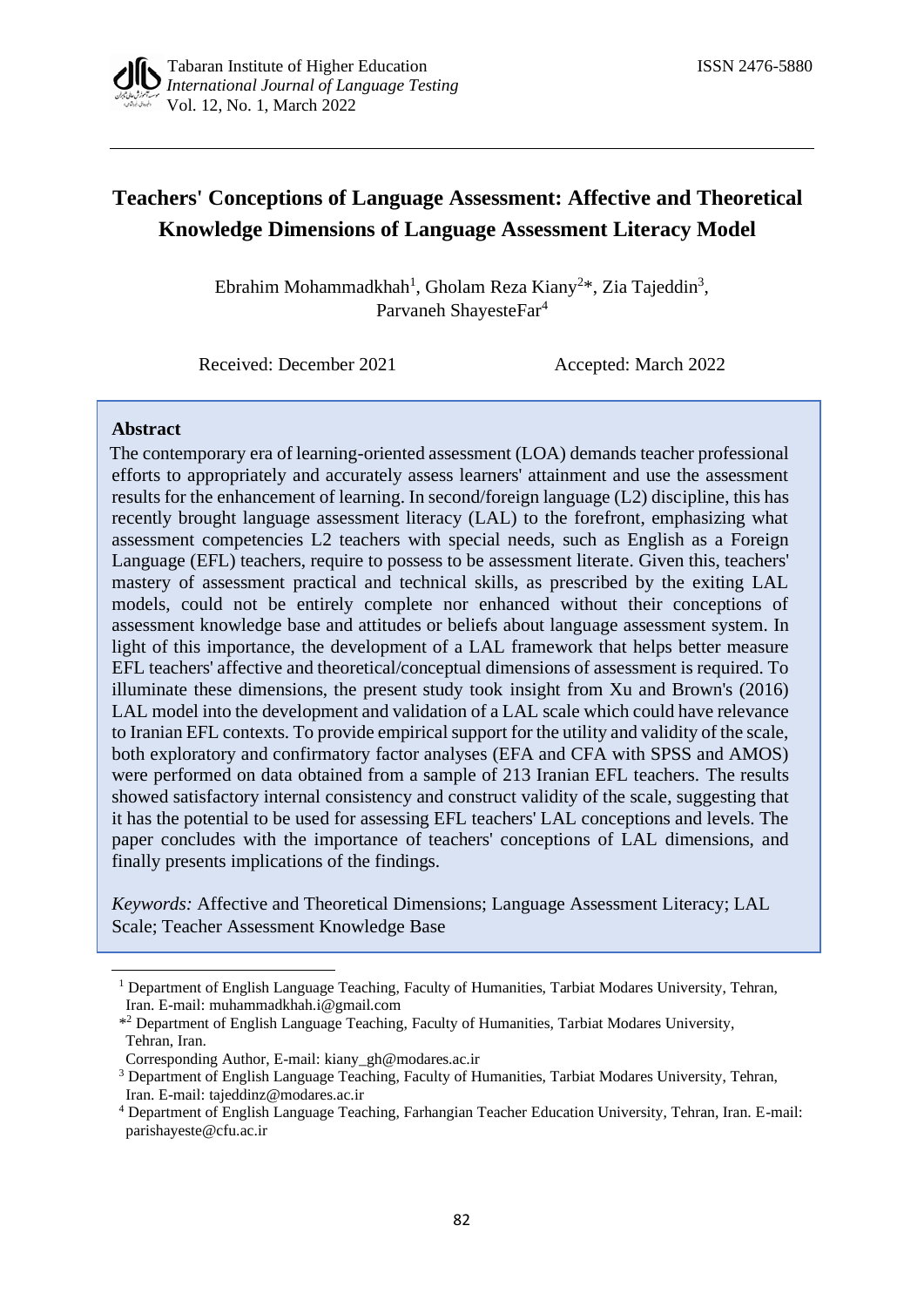

### **1. Introduction**

In the current conceptualization of assessment as 'assessment for learning' or learning-oriented assessment (LOA), teachers are expected to possess an adequate level of theoretical, practical or contextual, and epistemological knowledge about assessment (Fulcher, 2021; Hamp-Lyons**,** 2017). Upon this, the successful implementation of LOA in language classrooms requires language teachers to bridge a range of assessment theoretical and practical skills they have at their disposal to "harness assessment to enhance the learning experience" (Fulcher, 2021, p. 34). This clearly calls for attention to teachers' language assessment literacy (LAL) as "one of the cornerstones needed for successful implementation of educational policy" (Gebril, 2021, p. 116) within a learning-oriented setting. Nonetheless, the current realities and priorities of LOA implementation still reveal more focus on psychometric- or measurement-based usage of assessment (Carless, 2015) and assessment technical skills as part of knowledge base dimension of LAL than epistemological, affective, and philosophical approaches as another important dimension. The important role of teachers' LAL in assessment and decision-making processes demands a LAL view which accommodates not only knowledge base (i.e., theoretical and technical competencies) but also conceptions of assessment (including epistemological beliefs, and affective components). Conceptions of assessment, as argued by Barnes, et al. (2015), filter and interpret teachers' assessment knowledge base, and mediate their theoretical knowledge base competency and its implementation (Xu & Brown, 2016). Although teacher conceptions of LAL have been acknowledged by some studies, few works have included them as the main dimension of their LAL models.

There is evidence that assessment of language learning has far-reaching consequences for the students and other stakeholders (e.g., parents, policymakers, and teachers) involved in language learning programs, especially when high-stakes decisions are made based on the assessment results. Therefore, teachers' knowledge of assessment, as an important part of their LAL, is central to their assessment practices and the related decisions they make on the basis of assessment data. However, in LOA perspective, teachers' mastery of a wide range of assessment skills and crafts could not be entirely enhanced nor complete without their clear conceptions and conceptualization of assessment approaches and disciplinary knowledge, and epistemological beliefs about the role assessment plays in language pedagogy (Fulcher, 2021; Levy-Vered & Alhija, 2015; Xu & Brown, 2016). This clearly suggests that teacher LAL, besides technical skills and principles required for assessment practices, should concern "a combination of cognitive traits, affective and belief systems" (Xu & Brown, 2016, p. 155) about assessment. The conceptions of LOA, therefore, encompass language teachers' belief systems about assessment knowledge where epistemological suppositions about the dynamic nature of assessment and learning are required to be possessed by teachers. This would foreground teachers' conceptualizations of assessment, their affective and cognitive responses to assessment approaches and types (e.g., assessment culture vs. testing culture), the role of assessments in society as well as their impacts on society, equity and fairness in assessment, assessment policies, purposes behind assessment, and decisions made on the basis of evidence obtained through assessment practices, among other factors (Fulcher, 2017, 2021). This implies that cognitive and affective aspects of language assessment as well as epistemological beliefs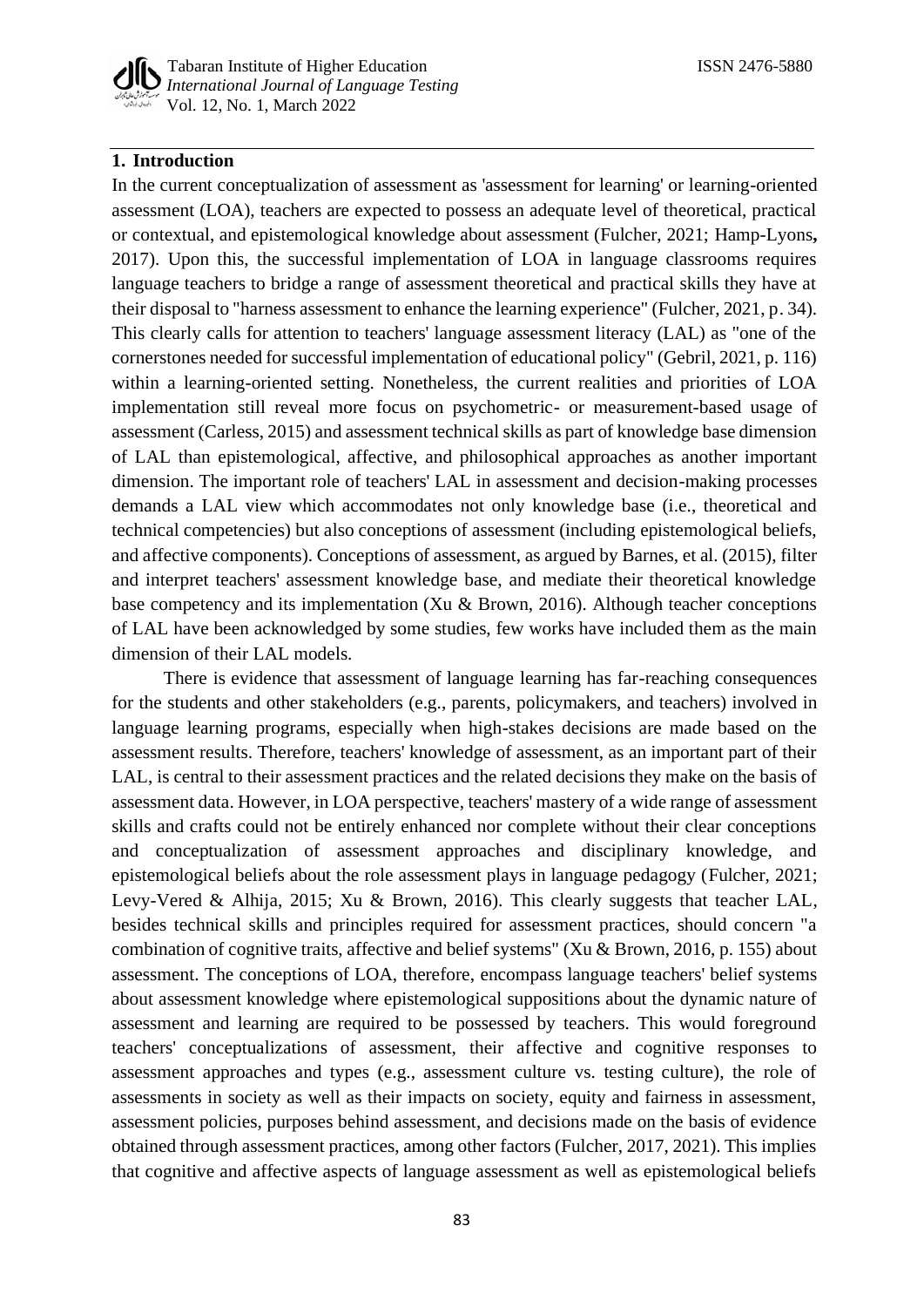are framed by teachers' conceptions of assessment (Brown, 2008). Furthermore, teachers' conceptions of assessment can influence teachers' implementation of their conceptual knowledge of assessment in practice (Watmani, et al., 2020), conceptual changes, and tendency to learn more about assessment.

Since almost half of the instructional time is devoted to various assessment-related tasks (Stiggins & Conklin, 1992), LAL can function as a yardstick to inform the evaluation of teachers' professional effectiveness and quality (Goldhaber, et al., 2015). However, which LAL skills and components to evaluate and how best to evaluate them to meet the changing assessment needs of the 21rst century teachers, in both local or global contexts (Fulcher, 2012; Tsagari & Vogt, 2017; Vogt & Tsagari, 2014) have formed an ongoing debate of the time. Following different LAL models and definitions, several LAL measures are reported in the available literature on teacher LAL evaluation. The last few years have witnessed attempts to study these models and their various dimensions across different groups and contexts (Kremmel & Harding, 2020), however, the question relating to the way they are conceptualized and the extent they are possessed by a major group of language teachers, i.e., English as a Foreign Language (EFL) teachers, in specific localized contexts such as the one of the present study, has not fully touched yet. One reason is the scarcity of updated frameworks for exploring and measuring the *theoretical and practical knowledge base, personal beliefs,* or *affective* dimensions of teacher LAL across localized contexts. According to Fulcher (2021), the existing LAL must, therefore, extend to more than just assessment skills and techniques used in assessment practice to include teachers' conceptions, understanding, and beliefs about assessment, for instance, views and philosophy of language assessment.

Measuring teachers' LAL is important to judge their professional effectiveness and requires an appropriate and valid measurement tool (Liu et al., 2016; Stiggins, 1991). To date, there exist several instruments for tapping or measuring teachers' LAL base. However, they are mostly based on narrow conceptions of this trait where assessment is influenced by psychometric view emphasizing only technical or practical skills of language assessment. More domains and components were, however, recently echoed by researchers (e.g., Giraldo, 2018; Kremmel & Harding, 2020; Malone, 2013; Taylor, 2013; Xu & Brown, 2016) in the field. Fulcher (2012), for instance, pointed to assessment core domains in detail including abilities to "to place knowledge, skills, processes, principles and concepts within historical, social, political and philosophical framework" (Fulcher, 2012, p. 125) and years later, he (Fulcher, 2021) addressed LOA knowledge where epistemological suppositions about the dynamic nature of assessment and learning are required to be possessed by teachers. However, the question of such an assessment conceptualization, and other assessment needs and LAL levels of particular groups of language teachers, such as EFL teachers, still remains hypothetical. Besides, the pressing need for having such a wide range of competencies, concepts, and skills for performing appropriately and effectively in the current digital assessment era (e.g., theoretical and attitudinal/affective knowledge required for effective virtual assessment practices) makes it essential to develop LAL scales or update the existing ones to fulfill the peculiarities of today's local EFL assessment contexts in Iran.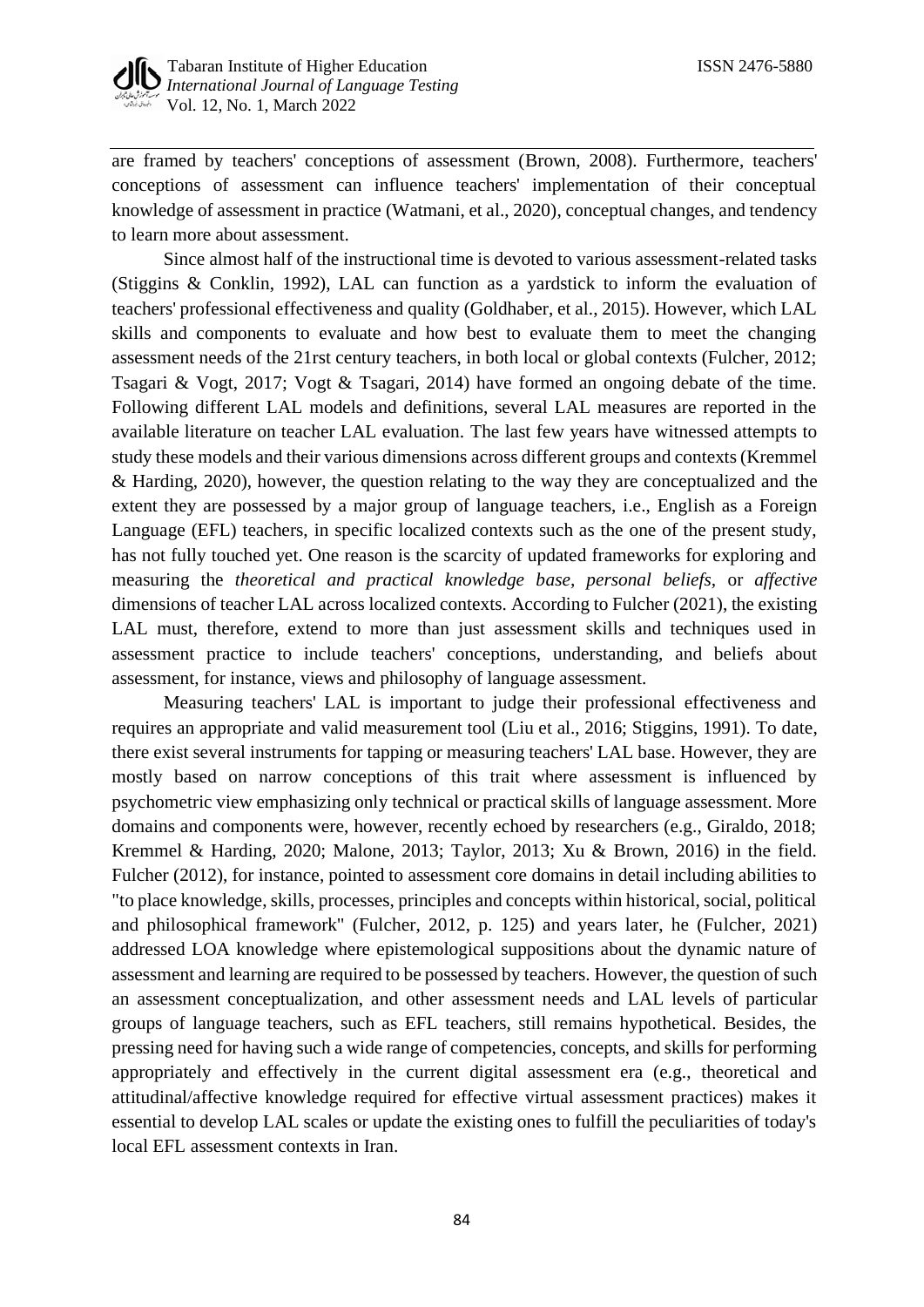Less empirically investigated is, therefore, what EFL teachers conceive and conceptualize as language assessment knowledge base, its nature, and purposes as well as its role in their pedagogy. To address this gap, the present study took into account the way EFL teachers in Iran conceptualize their LAL and what beliefs, attitudes, and values they hold towards it. Specifically, this study draws on Xu and Brown (2016) and Fulcher's (2012, 2021) 'conceptions of assessment' components in the LAL framework, as two of the recently proposed multi-componential guiding models for examining teachers' conceptions of theoretical knowledge base and its implementation in practice and focuses on the development and empirical examination of an update LAL instrument to help explore and identify teachers' conceptions, beliefs and the affective system underlying their overall assessment knowledge base. This, in particular, would illuminate the link between *theoretical* knowledge base, *belief,* and *affective* dimensions with *practical knowledge* dimension of assessment literacy.

Despite the pivotal importance of LAL for teachers, an adequate measure to assess both affective and theoretical dimensions of teachers' LAL with diverse assessment needs, such as EFL teachers, has not been fully developed. Evidence from studies on assessment literacy of EFL teachers indicates that they need to contextually apply their knowledge of assessment theory and technical skills to the practices of their classroom (e. g., Fulcher, 2012; Inbar-Lourie, 2013), however, many of them do not enjoy a high level of affective and theoretical literacy. More empirical studies on language teachers' assessment theoretical and affective knowledge are still required, more particularly in EFL contexts such as Iran where almost all teachers are non-native speakers and their LAL needs vary from other English language assessment contexts.

In line with the current global reform in language assessment and adoption of LOA in many language learning settings, EFL teaching context in Iranian schools reveals recent initiatives in reforming assessment practices and taking insights from current language assessment theories and views into the assessment of EFL students' achievement and learning (Author, 2020). This requires local EFL teachers to expand their LAL repertoire beyond mere technical skills and procedures and update their conceptual and epistemological beliefs and affective domains to perform a variety of classroom-based assessments. Inspired by Xu and Brown (2016) and Fulcher's (2012) view that an expanded definition of LAL should include not only the practice and principles but also the peculiarities of the assessment contexts, this study addressed Iranian EFL teachers' LAL through development and validation of a scale which can be used as a diagnostic tool for assessing teachers' affective and conceptual/theoretical competencies of their LAL. More specifically, the present study aimed to explore the extent to which the two hypothetically different dimensions (i.e., affective as well as theoretical/conceptual) of LAL are empirically distinct.

### **2. Review of Literature**

Teacher assessment literacy is used as a yardstick in the evaluation of teachers' professional effectiveness (Stiggins, 1991). In general, assessment literacy refers to "an individual's understandings of the fundamental assessment concepts and procedures deemed likely to influence educational decisions" (Popham, 2011, p. 267). The concept encompasses a set of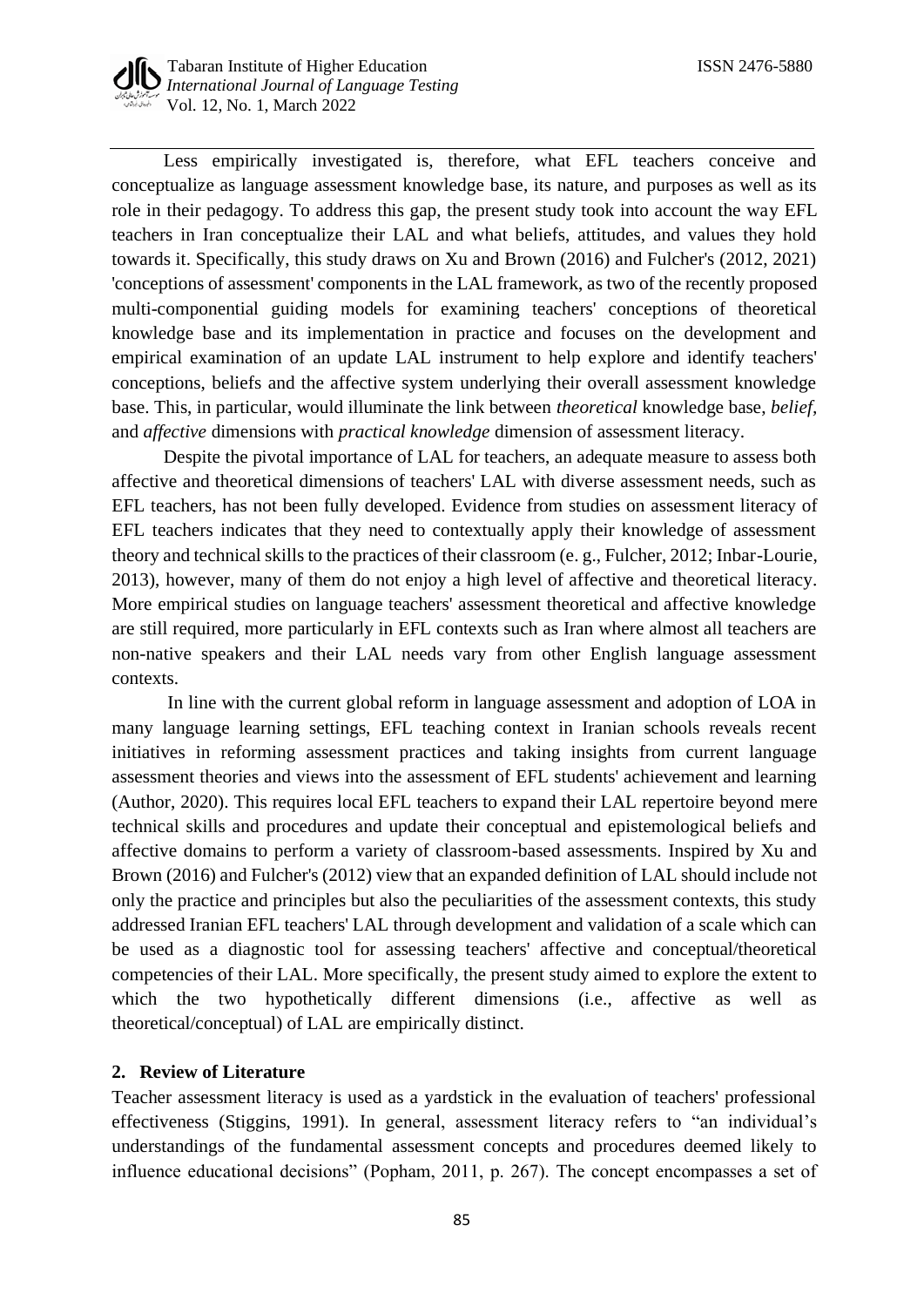

behaviors and competencies including teachers' ability to effectively administer assessments that target learning, score and understand learners' scores in a test, interpret learners' performance in light of a specific type of assessment, and communicate the accurate results to the stakeholders (Boyles, 2005; Stiggins 1999; Stoynoff & Chapelle, 2005). Over the past years, teacher assessment literacy and its various competencies have been the focus of attention in assessment settings (Fulcher, 2021). Originated from general assessment literacy, LAL has been described as "the knowledge, skills, and abilities required to design, develop, maintain or evaluate, large-scale standardized and/or classroom based tests, familiarity with test processes, and awareness of principles and concepts that guide and underpin practice, including ethics and codes of practice and the ability to evaluate the role and impact of testing on society, institutions, and individuals" (Fulcher, 2012, p. 113). Similarly, in Taylor's (2009) elaboration, an assessment literate teacher is the one with an adequate understanding of language assessment principles, the ability to translate these principles into practice, select or develop appropriate assessment tasks, and make decisions about their students' status and performance outcomes.

Using survey data of 1086 stakeholders from different parts of the world to assess their LAL needs, Kremmel and Harding (2020) empirically examined Taylor's (2013) multidimensional framework. Their findings provided evidence in support of Taylor's LAL model including *technical skill, language pedagogy*, *impacts, and social values*, *knowledge of theories*, *principles and concepts*, *scoring*, and *personal beliefs/attitudes*. Similarly, LAL has been defined by Vogt and Tsagari (2014) as "the ability to design, develop and critically evaluate tests and other assessment procedures, as well as the ability to monitor, evaluate, grade and score assessments on the basis of theoretical knowledge" (p. 377). Underlying all of these LAL frameworks is a set of core components, values, and perspectives.

Designing an appropriate scale to assess teachers' LAL has been a hot topic in research since the 2000s (e.g., Bøhn, & Tsagari, 2021; Giraldo, 2018; Kremmel & Harding, 2020; O'Loughlin, 2013). Theoretical and empirical attempts have been made to assess teachers' LAL systematically through various measures, such as objective tests of assessment knowledge, surveys, or a set of rubrics. In fact, the earlier models were identi*fi*ed with traditional language testing and psychometric facets and contents. However, since the 2000s, as a consequence of increasing recognition of LOA culture, teachers' feedback literacy, assessment-informed teaching, and consequential effects of language assessments (e.g., Davies, 2008; Fulcher, 2012; Kane, 2012, 2013; McNamara & Roever, 2006; William, 2018), a redefinition of assessment literacy was proposed. For instance, Inbar-Lourie's (2013) systematic study on macro and micro views of LAL redefined it as a process-based framework including several components (pp. 27- 41):

- Conceptions of current language assessment theories and methods, as well as views on language learning,
- Knowledge of technical skills, scoring, and interpretations,
- Proficiency in use of language assessment data (for decision-making and future instruction purposes),
- Mastery of exploring qualities of assessment tools (i.e., validity, reliability, practicality, the authenticity of assessment tasks), and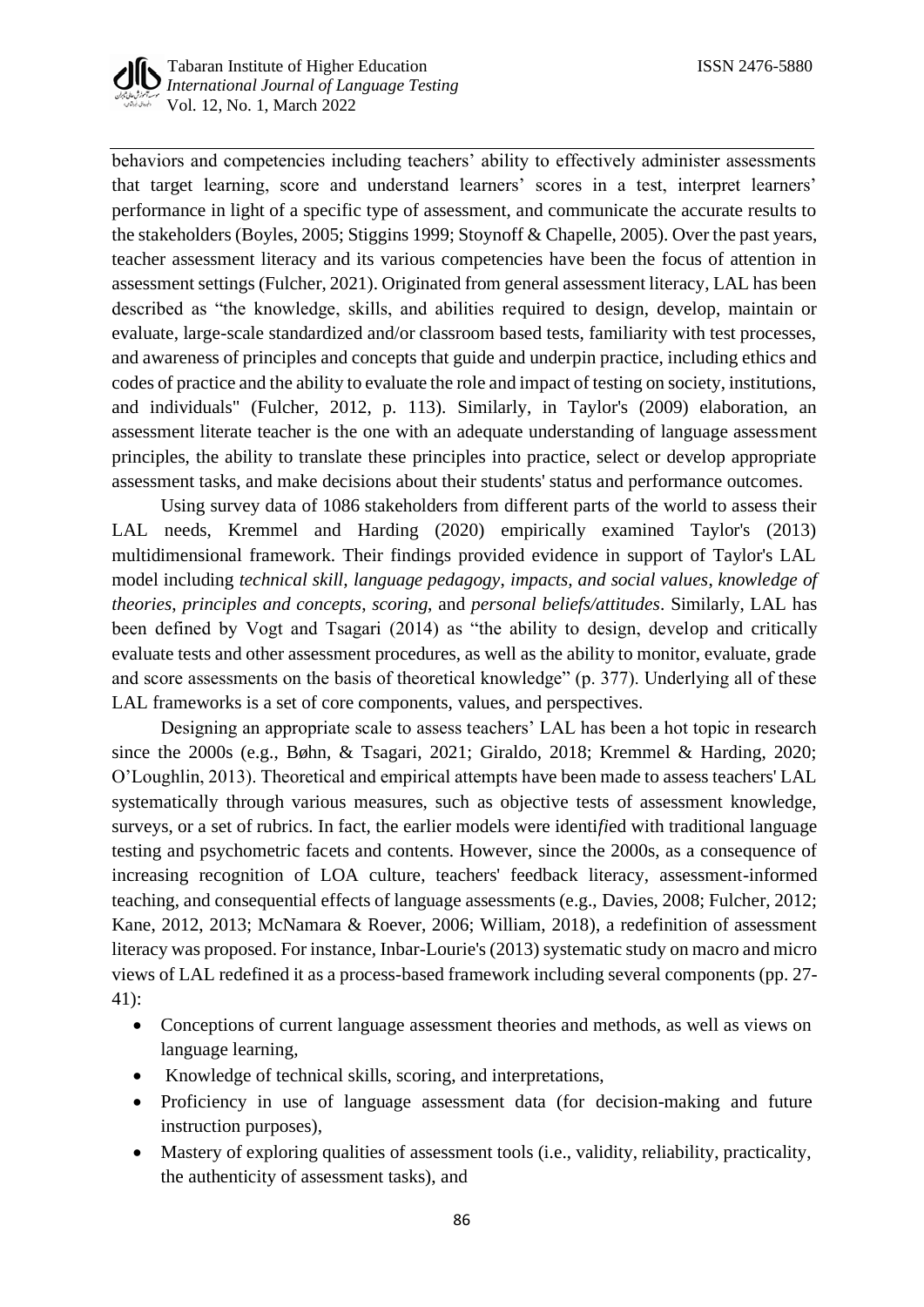• Understanding of social dimension of language assessment.

Similarly, in Brown's (2008) view, LAL is argued to be framed and mediated by teachers' conceptions of assessment, including *affective* aspects (i.e., positive and negative emotions about assessment), *cognitive* aspects (i.e., what is true/false about assessment, or the in/consistency of teachers' new knowledge, skills and strategies with their current assessment conceptions and knowledge base), and *beliefs* about teaching and learning aspects. Both affective and cognitive dimensions as well as beliefs system are framed by personal, social, and educational experiences (Hill et al., 2010) and as mentioned before make teachers' conceptual change difficult or easy, in practice.

To date, one of the most comprehensive models of teacher literacy has been proposed by Xu and Brown (2016) who scaled teacher LAL along several core dimensions:

- The knowledge base (i.e., *disciplinary knowledge, knowledge of grading, knowledge of feedback, knowledge of assessment purposes, content and methods, knowledge of peer and self-assessment, knowledge of assessment interpretations and communication,* and *knowledge of assessment ethics*),
- The conceptions of assessment (i.e., *affective dimensions, views of learning and epistemological beliefs,* and *cognitive dimensions*), and
- The assessment literacy in practice (i.e., *assessment decision-making and action-taking*).

While teachers' conception of assessment has been acknowledged to play an undeniable role in shaping their knowledge about student assessment (Levy-Verd & Alhija, 2015), few studies have focused on it as a legitimate dimension of LAL (Xu & Brown, 2016). An awareness of these dimensions or competencies is crucially important for language teachers to develop their LAL and apply it appropriately in LOA settings.

Despite the multiplicity of labels used by contemporary LAL models, they show an improvement to the traditional conceptualizations of assessment literacy and tend to add affective and epistemological or personal aspects to teacher LAL to provide insights into the way teachers' LAL can be touched upon and measured in the current LOA era. However, most of the resulting measures are driven by earlier conceptions of language assessment standards such as measurement-only perspectives. Given the current conceptions of LOA requiring both teacher and student involvement in assessment practices, for instance, peer-assessment and selfassessment as argued by JCSEE (2015) and Xu and Brown (2016), the existing measures do not fully include the components or subscales required for identifying EFL teachers' conceptions of current assessment concepts and theories, epistemological beliefs, and affective facets (Looney et al., 2017; Pastore & Andrade, 2019). To address this gap, the present study aimed to develop and factor-analyze an updated LAL tool intended to explore how LAL conceptual/theoretical knowledge base and affective dimensions are realized in a local EFL assessment context of Iran where EFL teachers need to use a variety of assessments to be more accountable, accurately and appropriately, for student attainment and learning. Despite the paramount importance of LAL, empirical evidence for an updated scale measuring what these teachers conceive as assessment in the EFL domain is scarce.

Therefore, informed by the available literature, in particular, Xu and Brown (2016) and Fulcher's (2012) extended definition of LAL that yielded insights into LAL needs of specific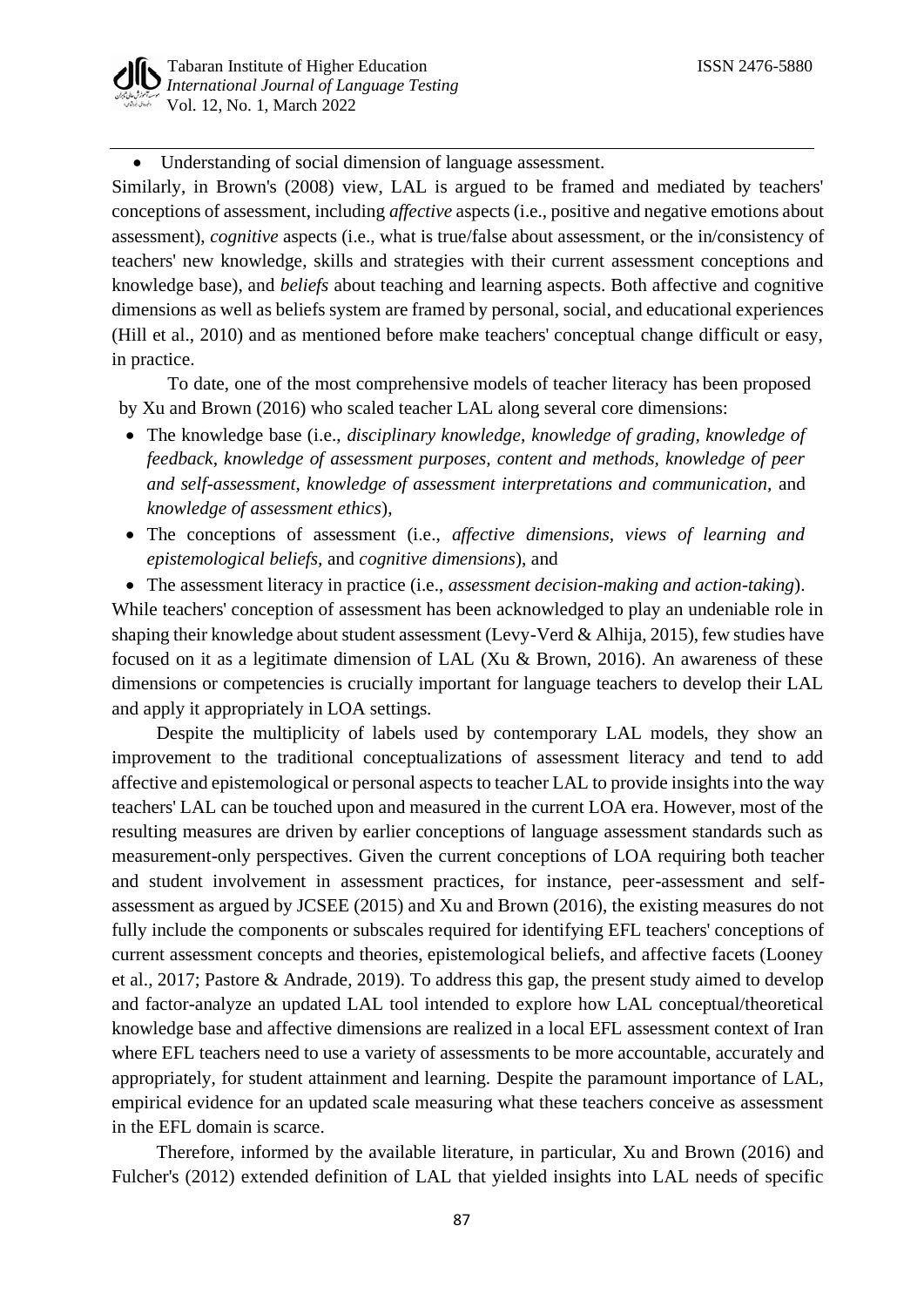

teachers practicing in specific contexts, the present study aimed at developing an appropriate instrument to adequately measure LAL levels of EFL teachers working in EFL contexts of Iran. It is argued that language teaching in such EFL contexts involves contextual peculiarities that can shape teachers' epistemology and beliefs about assessment, i.e., teachers' conceptions of assessment, (Latif, 2021). In addition to its development, dimensionality and appropriacy of the scale were targeted for a closer examination against the data obtained from the present EFL context. The following research question was thus investigated in this study:

To what extent are the hypothetical constructs assumed in a model of Iranian EFL teachers' LAL empirically distinct?

### **3. Method**

### *3.1. Sample*

To obtain a more comprehensive picture, the target population of this study comprised high school EFL teachers teaching grades 10-12 in public sector schools of several main geographical regions in Iran, including provinces in central regions (Tehran, Esfahan, and Yazd), south (Booshehr) and west (Azerbaijan). These are among the most highly populated provinces, have EFL teachers of different qualifications, and offer pre- and in-service teacher training programs. Both random and convenient sampling procedures were used to collect survey data from 200 EFL teachers, via in-person (110 paper surveys) and on-line forms (more than 100 electronic forms) due to the covid-19 pandemic condition.

The sample finally consisted of 213 EFL teachers (return rate=85%) working in educational sectors (i.e., public and private schools) of the selected provinces. 145 females (68%) and 68 males (32%) teachers, with the age range of 22-55 consented to take part in the study. Regarding their majors**,** 15 (7%) had their specialization in English literature, 8 (3.8%) in linguistics, 17 (8%) in translation studies and 173 (81.2%) in ELT (English language teaching). As to the level of education 70 (32.9%) had B.A. degree, 106 (49.8%) hold M.A., and 37 (17.4%) teachers were PhD. holders. With respect to assessment training courses or programs, 47 (22.1%) teachers reported 'no training', 80 (37.6%) teachers had 'pre-service training', 51 (23.9%) had 'inservice training' and the remaining 36 (16.4%) teachers reported both 'pre- and in-service training'.

## *3.2. Instruments and Procedures: Language Assessment Literacy (LAL) Scale*

To collect teachers' conceptualizations of LAL, a self-report instrument was constructed. A comprehensive review of the literature was carried out for checking (a) available LAL models and frameworks, and (b) comprehensibility and intelligibility of the instrument items. This intensive review yielded more than 100 behaviors and themes (e.g., teachers' views on assessment consequences on learning; or aligning assessment objectives with national directives and policies) that were also detailed by Xu and Brown's (2016) hypothesized model. That is the *content analysis approach* taken for thematic analysis resulted into recurring themes that were verified by Xu and Brown's conceptions of the assessment framework, including disciplinary knowledge, assessment concepts and views of learning, showing conceptual dimension, and personal, social, and local values and beliefs*,* showing affective dimension. To brainstorm and develop initial items for these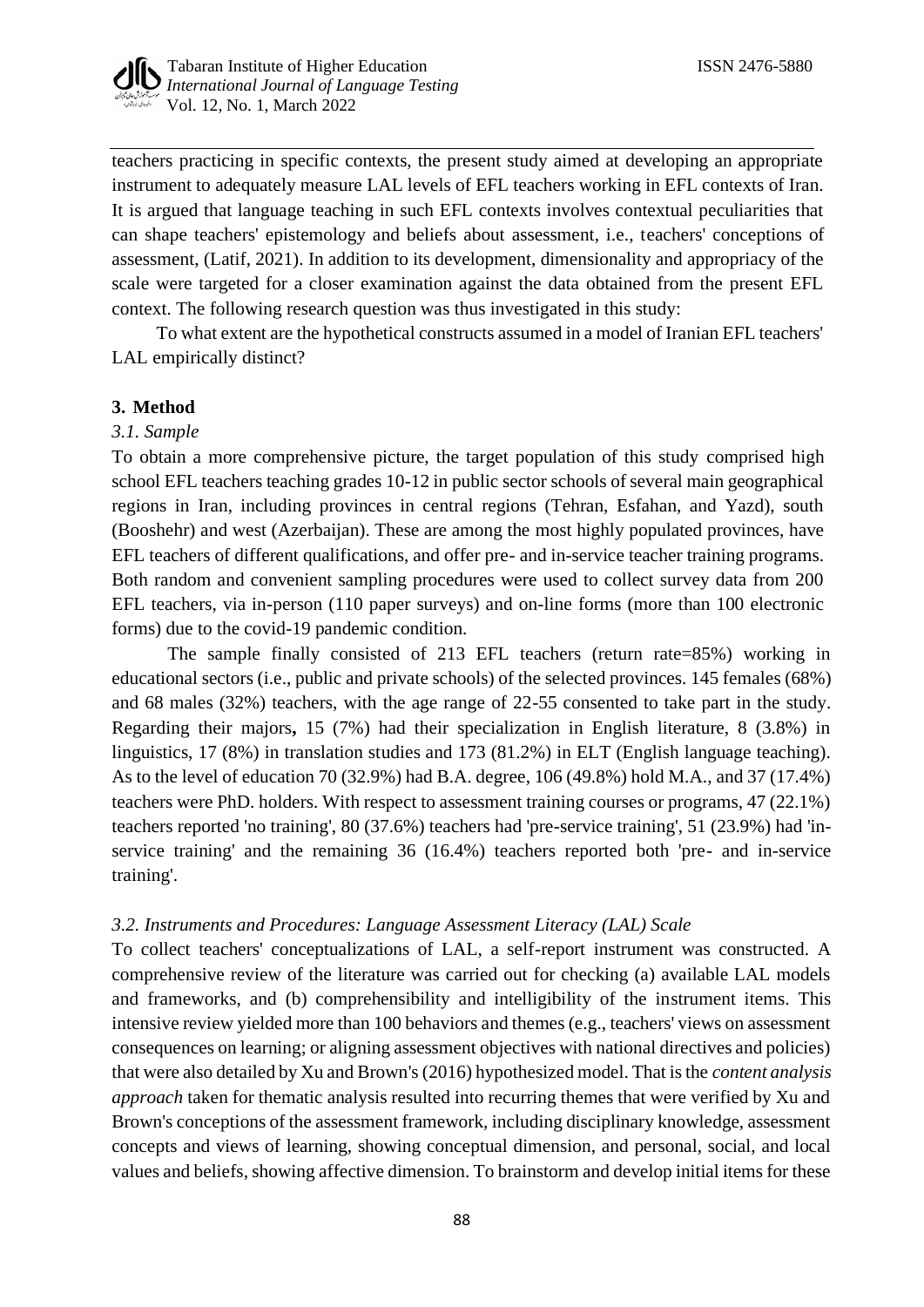scales, the relevant assessment literacy measures and models were consulted as well (see for instance, Bøhn, & Tsagari, 2021; Taylor**,** 2013; Vogt & Tsagari, 2014).

The initial pool of items was revised three times to check for the comprehensibility, relevance, and feasibility of the items, resulting into the following principal components that finally comprised the instrument: *Conceptual dimension*, including 1) disciplinary Knowledge (4 items), 2) assessment concepts, principles and purposes (6 items), and 3) assessment in language pedagogy (14 items); *Affective dimension*, including 1) personal beliefs and attitudes (3 items), and 2) social and local values (5 items).

Content and face validity of this 32-item Likert-type instrument were checked by five language assessment experts and two teachers. They were asked to state either agreement or disagreement with each item. Around 80% of these experts rated the items as relevant to teacher assessment literacy, revealing acceptable content analysis (see Appendix 1 for the final version of the survey instrument). Respondents could choose among four options: *not skilled at all, slightly skilled, skilled,* and *highly skilled*. Examples are how skilled/competent you are in 'providing students with a particular type of feedback corresponding to their particular error types?' (assessment in language pedagogy, item 27)' or in 'knowing how my attitudes and beliefs might influence my assessment practices? (personal beliefs, item 46)'. The resulting version of the LAL scale was administered among 251 English language teachers; 213 were returned back (a response rate of 85%).

## **4. Results**

To corroborate the factor structure of the designed LAL instrument, a series of factor analyses, both Exploratory (EFA) and Confirmatory Factor Analysis (CFA) were performed. First, to find empirical evidence for the dimensionality of the model and to explore these constituting factors, EFA analyses were conducted prior to CFA. To check the factorability of the data, Kaiser-Meyer-Olkin Measure of Sampling Adequacy (KMO) was run. The results (KMO= which is  $>0.05$ ) and a significant Bartlett's Test of Sphericity ( $p < 0.05$ ) showed appropriacy of the factor analysis method.

All items were subjected to Principal Component Analysis (PCA) in EFA with a direct oblimin rotation (an oblique rotation). PAF was conducted to detect latent constructs underlying the model and oblimin rotation was used to detect the relatively high correction between the emerging factors (see Pallant, 2010). The results showed that 7 factors with Eigenvalues exceeding 1 could be initially extracted, explaining 62.98% of the total variance. In addition, inspection of the scree plot also suggested that five factors should be retained because a very small change was observed between the values of 5 and 6 factors. Further analyses with different extraction modes were also re-run suggesting an empirical structure for the existence of five subscales (see Table 1). Items with loadings of <.30 were removed which led to the collection of 23 items. When the removed items were inspected closely degrees of similarity to another item were found (see Appendix 2 for the removed items). Of 32 items, 9 revealed very weak loadings on their factors.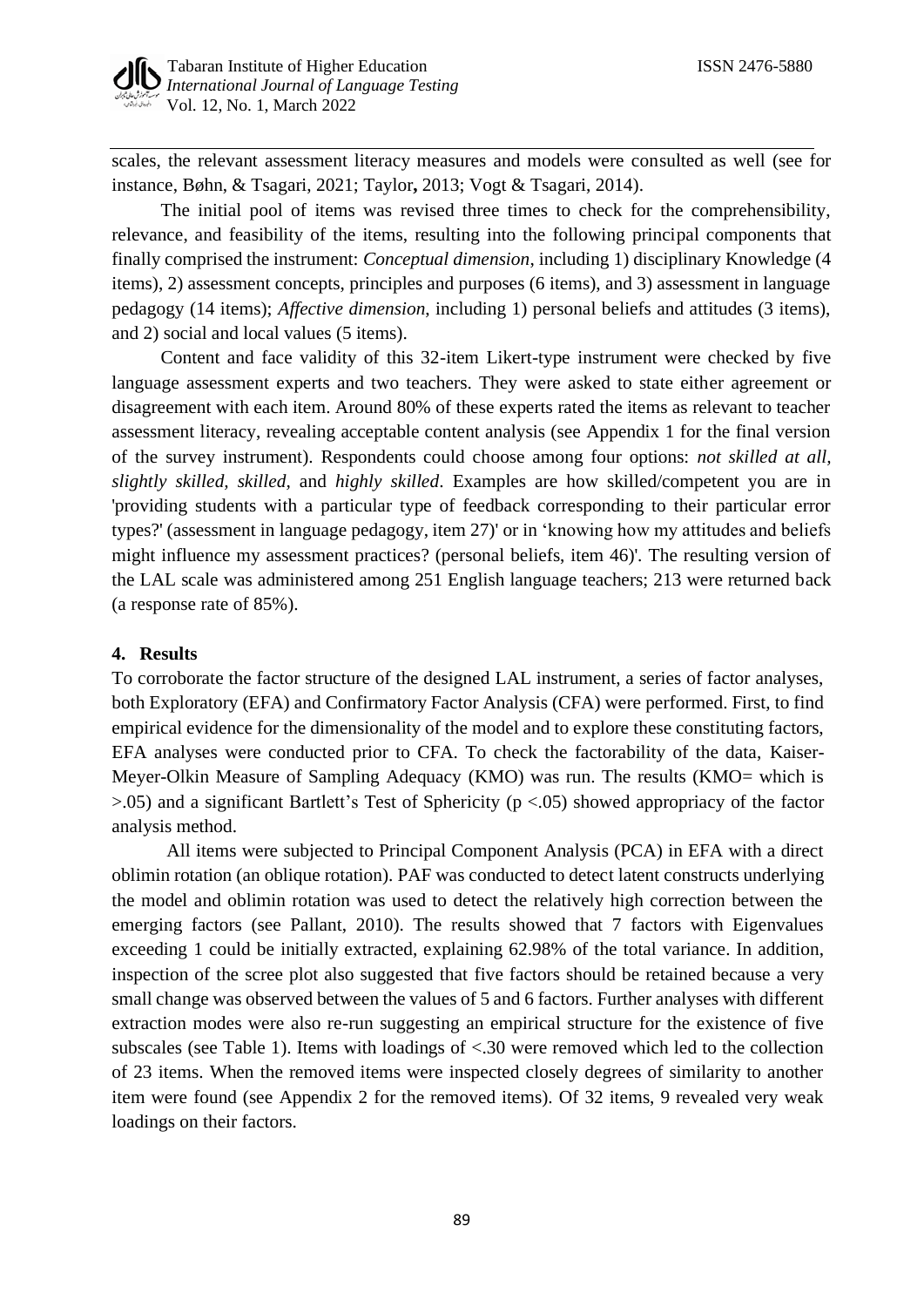$T = 1.1.4$ 

| Table 1.        |                                      |          |            |                                            |          |            |  |
|-----------------|--------------------------------------|----------|------------|--------------------------------------------|----------|------------|--|
|                 | Eigenvalues for five-factor solution |          |            |                                            |          |            |  |
|                 | <b>Initial Eigenvalues</b>           |          |            | <b>Extraction Sums of Squared Loadings</b> |          |            |  |
| Compone -<br>nt | $%$ of                               |          | Cumulative |                                            | $%$ of   | Cumulative |  |
|                 | Total                                | Variance | $\%$       | Total                                      | Variance | %          |  |
|                 | 12.210                               | 38.157   | 38.157     | 12.210                                     | 38.157   | 38.157     |  |
| $\overline{2}$  | 1.865                                | 5.829    | 43.986     | 1.865                                      | 5.829    | 43.986     |  |
| 3               | 1.412                                | 4.413    | 48.399     | 1.412                                      | 4.413    | 48.399     |  |
| 4               | 1.329                                | 4.153    | 52.552     | 1.329                                      | 4.153    | 52.552     |  |
| 5               | 1.182                                | 3.393    | 56.244     | 1.182                                      | 3.693    | 56.244     |  |

Following this step, the items making up the five main factors were examined for commonalities and developing or confirming labels. The first factor included 8 items each related to language pedagogy which was called *assessment in language pedagogy* (following Taylor, 2013; and Kremmel & Harding, 2020) including items indicating the use of assessment in learning and teaching contexts. The second factor contained 3 items, each related to *disciplinary knowledge* (*DK*) indicating teachers' knowledge of learning theories and trends, proficiency frameworks, and learner proficiency levels. *Assessment concepts, contents, and purposes* was the third factor which included five items relating to assessment terminologies, functions, principles such as fairness and ethics, and reliability, validity, and practicality concepts. The next two factors included items related to affective dimension, including factor 3 (*personal beliefs and attitudes*, as labeled by Kremmel & Harding, 2020) and factor 4 containing *local* and *social practices* and *values* (*social and local values*).

While these five distinct factors emerged in exploratory mode, confirmatory factor analysis (CFA) with AMOS (version 22) was carried out to examine and confirm the factor structure (structural measurement) of this model, also determine the adequacy of the factor loadings and the standardized residuals that could not be obtained through EFA. All items were, therefore, subjected to separate CFA, using MLM (Maximum Likelihood Method). All items showed standardized factor loadings above .30 and thus retained in the scales. As Table 2 shows, all items loaded significantly on their designated factors and had acceptable factor loadings.

Examining the normed Chi-Square statistic (i.e., CMIN/DF) and other Goodness-of-Fit Indices (GFIs) showed a significantly fit model with CMIN/DF=1.39 (acceptable range of  $>1$  &  $\langle$ 3), Comparative Fit Index (CFI)=.96 ( $\geq$ .90), Goodness-of-Fit Index (GFI)=.91 (( $\geq$ .90), and RMEAS=.043 (<.08). Therefore, the 'Language Assessment Literacy Scale' showed a rather good-fitting model. The data were also checked for outliers, data points that exerted excessive leverage, and normality (Mardia's statistics). Statistics for skewness and kurtosis were also checked, and the results were below the suggested level of  $\pm 2.0$ , ranging from -.576 to .177, and -.578 to .573 for the variables, respectively, indicating no evidence of skewness or kurtosis.

Table 2 shows the elaborated estimation of the measurement model parameters achieved through CFA-AMOS (including loading estimates obtained from both EFA and CFA modes, standard errors, squared multiple correlations, and critical ratios).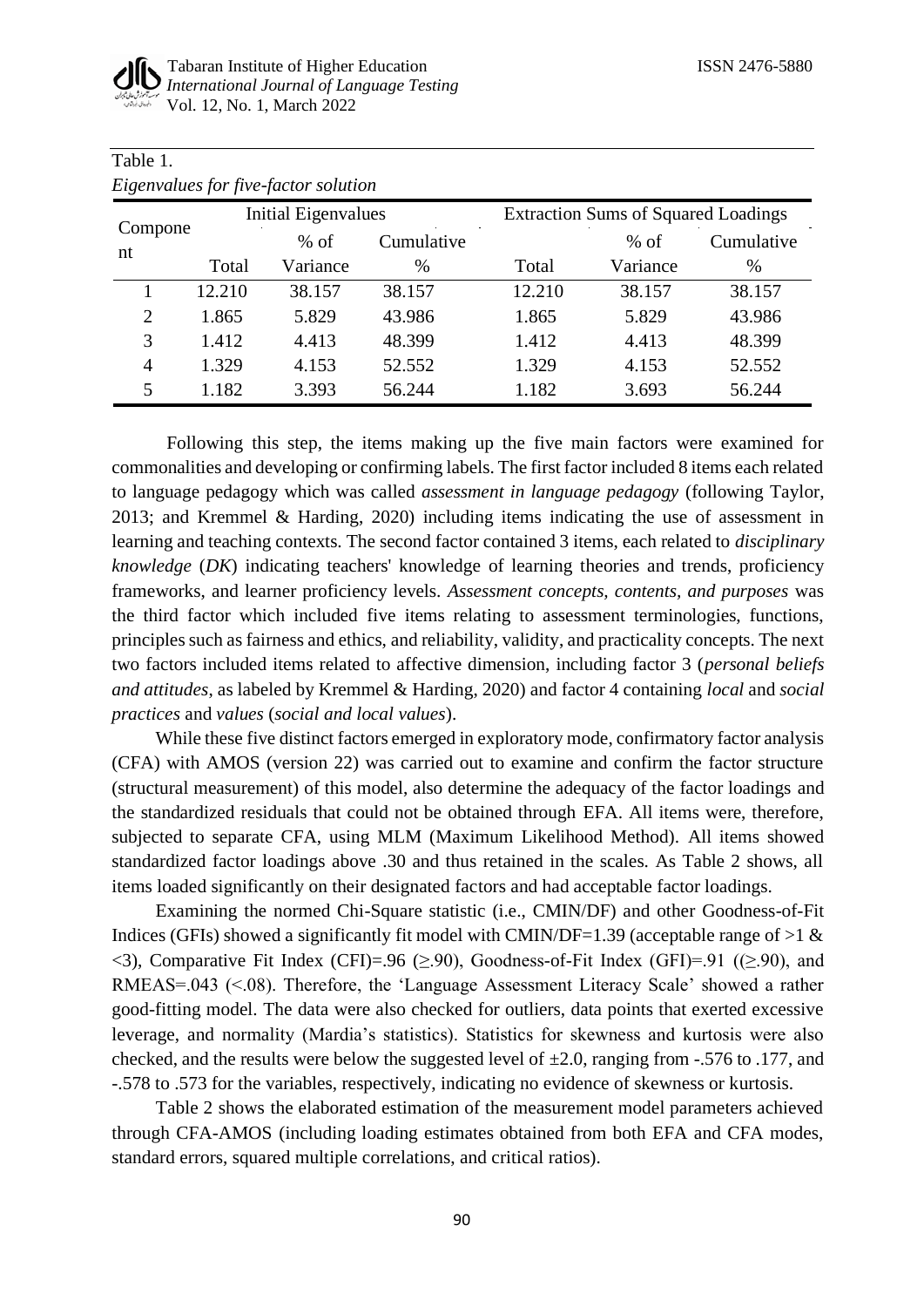## Table 2.

*Parameter Estimates of the Standardized Factor Loadings (CFA estimates), Standard Error (SE), Critical Ratio (CR), P-Value, and EFA estimates for the Measurement Model (LAL)*

|                |                                    |                              |      |        |              |            | Loadings Loadings   |
|----------------|------------------------------------|------------------------------|------|--------|--------------|------------|---------------------|
| Items          |                                    | 5 Factors                    | S.E. | C.R.   | $\mathbf{P}$ | <b>EFA</b> | <b>CFA</b>          |
|                |                                    |                              |      |        |              |            | estimates estimates |
| Q <sub>3</sub> | $\leftarrow$ ---                   | Assessment_in Lang_Pedagogy  |      |        | ***          | .445       | .651                |
| Q <sub>6</sub> | $\leftarrow$ ---                   | Assessment_in Lang_Pedagogy  | .108 | 7.650  | ***          | .475       | .593                |
| Q7             | $\leftarrow$ ---                   | Assessment_in Lang_Pedagogy  | .116 | 7.930  | ***          | .659       | .626                |
| Q16            | $\operatorname{\!<\!---}\nolimits$ | Assessment_in Lang_Pedagogy  | .124 | 7.924  | ***          | .615       | .621                |
| Q17            | $\operatorname{\!<\!---}\nolimits$ | Assessment_in Lang_Pedagogy  | .125 | 8.590  | ***          | .761       | .688                |
| Q18            | $\leftarrow$ ---                   | Assessment_in Lang_Pedagogy  | .126 | 9.262  | ***          | .764       | .745                |
| Q19            | $\operatorname{\!<\!---}\nolimits$ | Assessment_in Lang_Pedagogy  | .138 | 8.149  | ***          | .783       | .734                |
| Q20            | $\leftarrow$ ---                   | Assessment_in Lang_Pedagogy  | .124 | 7.756  | ***          | .546       | .606                |
| Q10            | $\operatorname{\!<\!---}\nolimits$ | Disciplinary_Knowledge       |      |        |              | .810       | .627                |
| Q30            | $\leftarrow$ ---                   | Disciplinary_Knowledge       | .214 | 6.994  | ***          | .533       | .761                |
| Q31            | $\leftarrow$ ---                   | Disciplinary_Knowledge       | .103 | 10.981 | ***          | .934       | .679                |
| Q21            | $\leftarrow$ ---                   | Assessment_C C &_Purposes    |      |        |              | .688       | .623                |
| Q22            | $\leftarrow$ ---                   | Assessment_C C &_Purposes    | .103 | 9.437  | ***          | .719       | .675                |
| Q23            | $\operatorname{\!<\!---}\nolimits$ | Assessment_C C &_Purposes    | .125 | 7.623  | ***          | .633       | .659                |
| Q24            | $\leftarrow$ ---                   | Assessment_C C &_Purposes    | .123 | 8.557  | ***          | .728       | .738                |
| Q25            | $\leftarrow$ --                    | Assessment_C C &_Purposes    | .120 | 6.499  | ***          | .502       | .515                |
| Q27            | $\leftarrow$ ---                   | Personal Beliefs_& Attitudes |      |        |              | .717       | .936                |
| Q28            | $\leftarrow$ ---                   | Personal Beliefs_& Attitudes | .122 | 6.960  | ***          | .476       | .790                |
| Q32            | $\leftarrow$ ---                   | Personal Beliefs_& Attitudes | .076 | 10.861 | ***          | .935       | .802                |
| Q1             | $\leftarrow$ ---                   | Social_Local Values          |      |        |              | .416       | .453                |
| Q <sub>5</sub> | $\operatorname{\!<\!---}\nolimits$ | Social_Local Values          | .192 | 5.843  | ***          | .435       | .542                |
| Q <sub>9</sub> | <---                               | Social_Local Values          | .201 | 5.492  | ***          | .598       | .485                |
| Q26            | <---                               | Social_Local Values          | .225 | 6.318  | ***          | .270       | .655                |

Note: Assessment CC & Purposes=Assessment Concepts, Contents and purposes; Social Local Values=Social and Local Values \*\*\*=p-value<.01.

The analysis of items loading on the emerged factors, factor loadings, and p- values of the modified model could support the 5-component model of LAL conceptual and attitudinal dimensions. All items met the adequacy criteria at the CFA stage (CR>1.96, p-value<.05, error variance, or SE≤1.0), therefore all 23 items of the EFA stage were kept in the model due to their significant loading on the LAL scale  $(p<.05)$ . Table 3 presents the factors that were represented in the final version of the survey.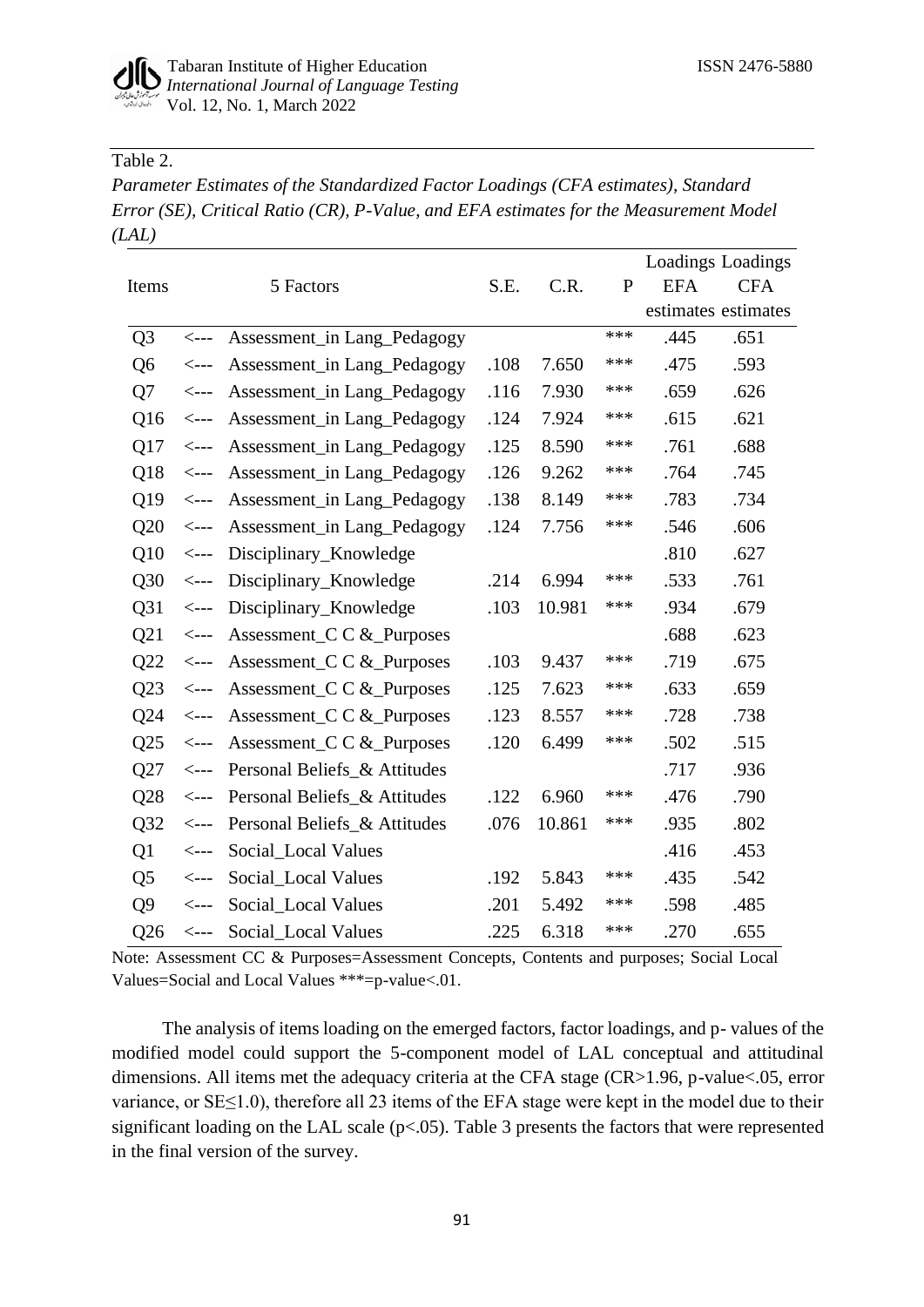



*Figure 1*. Final five-factor model of LAL (LAL Theoretical and Attitudinal dimensions)

As shown in Table 2, all loadings are above .30. The highest loadings were reported to be for factor 2 (*disciplinary knowledge*, e.g., I am competent in knowing different learning theories of linguistic competence (e.g., Universal grammar, Functional grammar), item 10), and factor 4 (*Personal Beliefs and Attitudes,* e.g. I am competent in knowing how my attitudes and beliefs might influence my assessment practices, item 46). The results also showed that the lowest CFA loadings belong to item 1 (*social and local values:* I am skilled/competent in determining if a classroom language assessment aligns with the policies of a national educational system).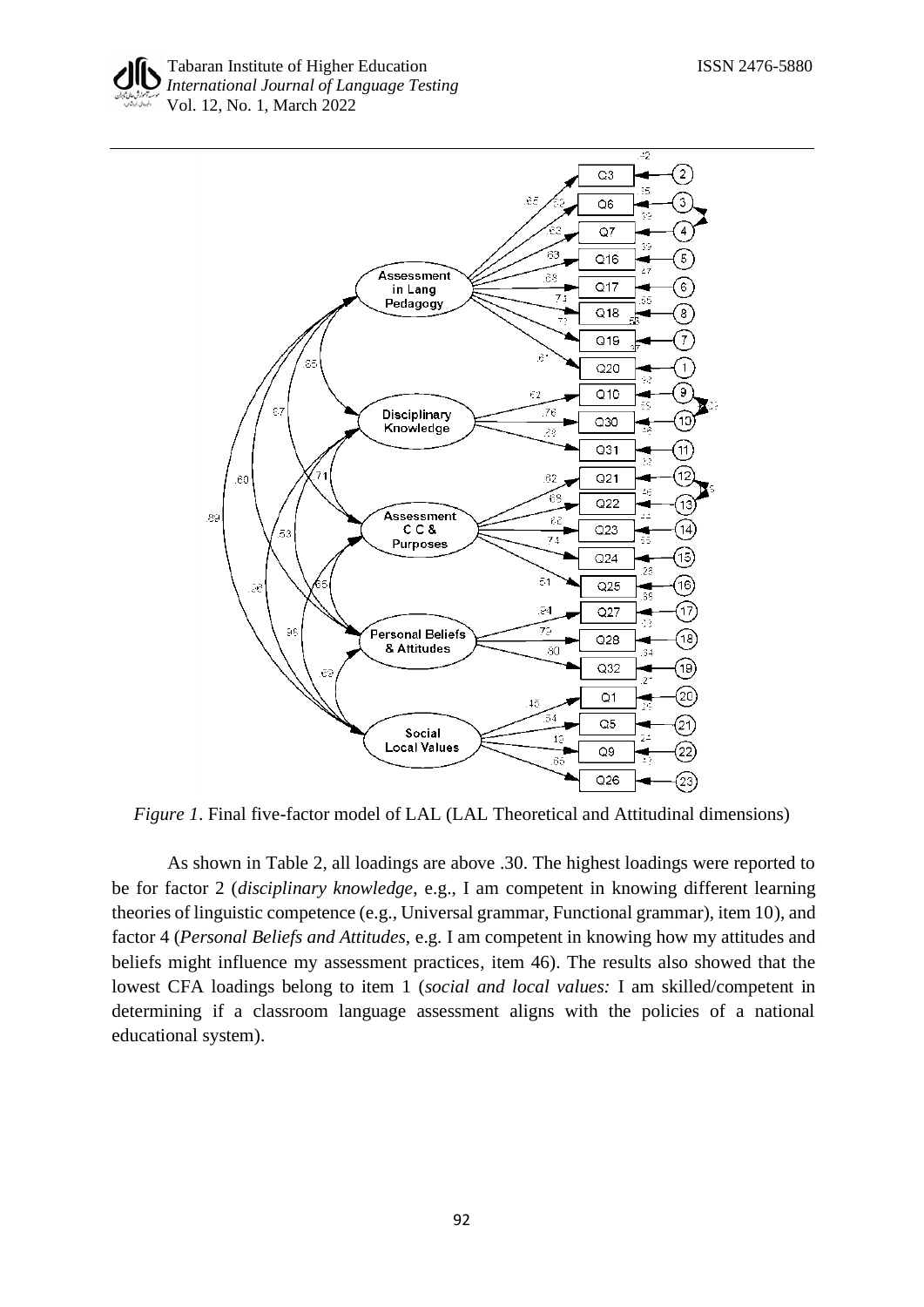| Reliability coefficients of the LAL dimensions, item numbers, and Means |                                 |                |           |             |
|-------------------------------------------------------------------------|---------------------------------|----------------|-----------|-------------|
| Teacher LAL scale and its                                               | Items                           | $\overline{x}$ | <b>SD</b> | $\alpha$    |
| factors                                                                 |                                 |                |           | coefficient |
| LAL total                                                               | $N=23$                          | 2.75           | .464      | .93         |
| Assessment in language                                                  | $N=8$ (3, 6, 7, 16, 17, 18, 19, | 2.81           | .531      | .86         |
| pedagogy                                                                | 20)                             |                |           |             |
| Assessment theories                                                     | N=5 (21, 22, 23, 24, 25)        | 2.71           | .542      | .79         |
| Disciplinary knowledge                                                  | $N=3(10, 30, 31)$               | 2.83           | .619      | .78         |
| Personal beliefs and attitudes                                          | $N=3(27, 28, 32)$               | 2.80           | .620      | .77         |
| Social and local values                                                 | $N=4$ $(1, 5, 9, 26)$           | 2.65           | .487      | .70         |

## Table 3.

The internal consistency of the total scale was found to be .93 for the whole scale and .86, .79, and .78 for assessment in language pedagogy ( $\overline{x}$ =2.81), assessment theories ( $\overline{x}$ =2.71), disciplinary knowledge ( $\overline{x}$ =2.83), respectively, showing satisfactory reliability indices. Rather acceptable reliability indices were also found for personal beliefs and attitudes ( $\alpha = .77$ ;  $\bar{x} = 2.80$ ) and social and local values ( $\alpha = .70$ ;  $\overline{x} = 2.65$ ) subscales.

### **5. Results**

The present study proposes a contextualized LAL framework for examining Iranian EFL teachers' literacy of assessment in terms of their conceptions of language assessment. A synthesis of available literature on LAL models and thematic analysis proposed an initial LAL grid resulting into a self-assessment scale. The instrument invited EFL teachers to self-assess their conceptions of language assessment competencies and the LAL Levels they possessed. The factor structure of the scale was confirmed against the present data set (both paper-based and online) confirming the utility of the instrument for gauging EFL teachers' assessment knowledge base and affective competencies. The scale revealed our EFL teachers' conceptions of assessment are built on their understanding of assessment theories, concepts, and principles as well as beliefs and attitudes towards the contexts of their practice. This was empirically supported through a careful factor analysis of the scale, reducing the items down into five factors: (1) disciplinary knowledge, (2) assessment theories, (3) personal beliefs and attitudes, (4) social and local values, and (5) assessment in language pedagogy. The results, though with a reduction in the number of the extracted components, corroborate components of conceptions of assessment hypothesized by Xu and Brown's (2016) model, in particular, with 'disciplinary knowledge', 'knowledge of assessment purposes and theories', 'views of learning and epistemological beliefs' and 'attitudes and emotions'. The present findings are, furthermore, consistent with Taylor's (2013) 'knowledge of theories', 'principles and concepts', 'language pedagogy', and 'personal beliefs and attitudes'.

Specifically, three clearly emerging categories 'assessment in language pedagogy', 'assessment theories', and 'disciplinary knowledge' appear to relate to Xu and Brown's *'cognitive'* dimension, all referring to teachers' conceptual or theoretical knowledge base (taken as a higher-level factor). Secondly, 'personal beliefs and attitudes' and 'social and local values'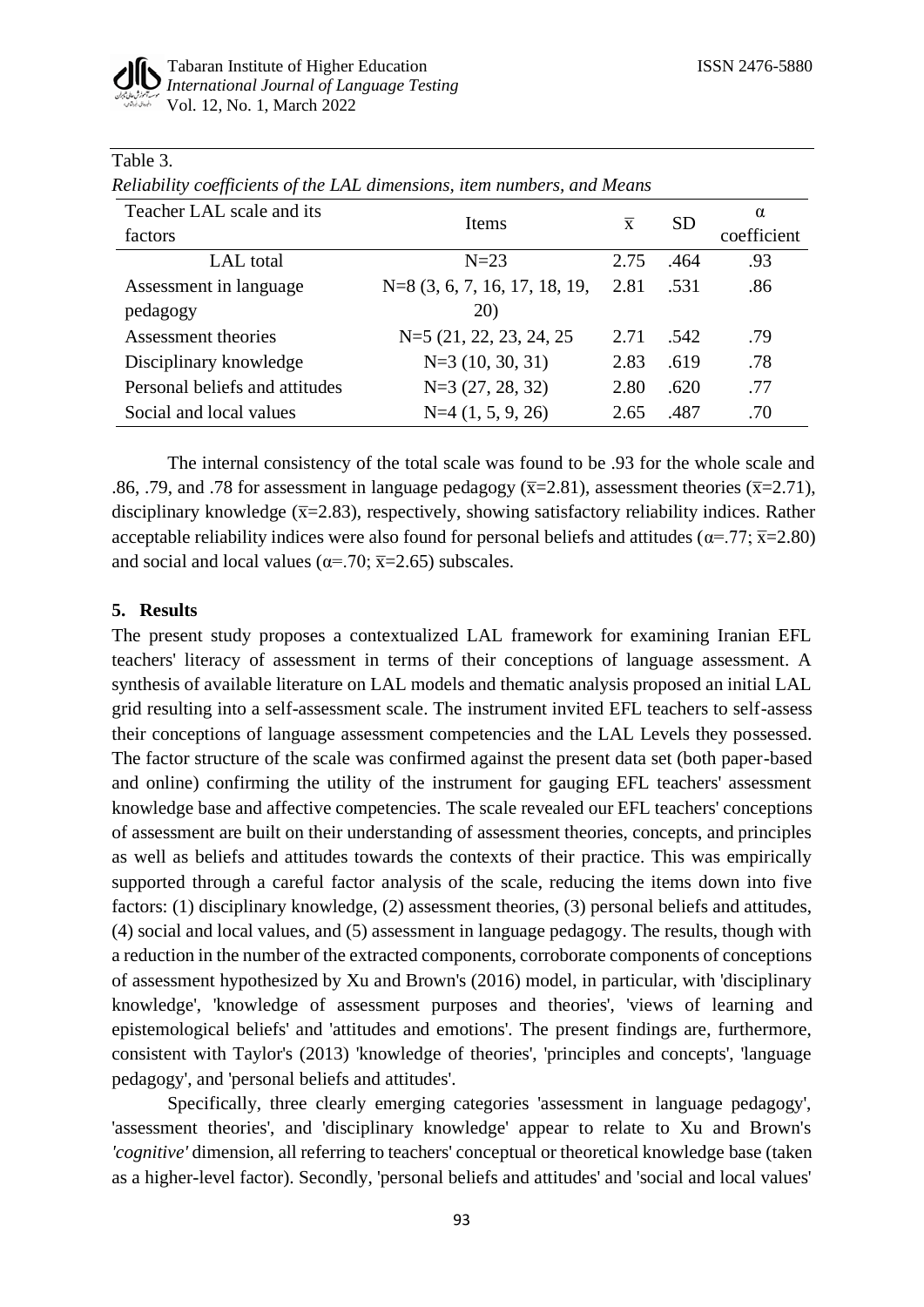

appear to be conceptualized as *'affective'* dimension as a higher-order factor of Xu and Brown's model. The practical implementation dimension showing what teachers perform in practice (i.e., assessment skills and scorings techniques) was not the focus of the present study, however.

In light of the present results, it can be argued that in Iranian EFL contexts, teachers have developed the literacy (in particular, disciplinary and pedagogical competencies) to deliver assessments that promote students' learning. The highly loaded items of disciplinary knowledge, and assessment principles and theories show that teachers have developed an understanding of LOA and its significance for their contexts. Even though the EFL assessment contexts, whether micro- or macro-, often place constraints on teachers' performance and autonomy required for quality assessment and informed decisions, their assessment expertise and knowledge base can be facilitated through professional development, for instance, through updating their LAL level, gaining new insights and holding clear conceptions of assessment. This representation puts conceptions of assessment at the heart of LAL. It also highlights the evolving and dynamic nature of teachers' LAL, a knowledge base which is not merely obtained through an accumulation of assessment experience but rather through the development of a set of contextually appropriate assessment conceptions and competencies (Xu & Brown, 2016). This professional knowledge, in turn, will contribute to teacher quality performance in various assessment contexts with special contextual idiosyncrasies, which seems to be the case with our local EFL contexts.

The highest loadings pertained to personal beliefs and attitudes items. Personal beliefs and attitudes may refer to how teachers' opinions and preconceptions may "inform [their] conceptualizations, judgments and decisions in assessment" (Scarino, 2013, p. 109). Our EFL teachers perceived their personal beliefs, preconceptions, and attitudes towards the assessment contexts highly important especially when almost all of them rated themselves as highly skilled in 'knowing that their attitudes and beliefs influence their assessment practice' (item 27, loading> .90). A relevant point here is that attention should be paid to teachers' attitudes and beliefs and to gearing them for optimal learning if LOA is adopted and expected to work efficiently (Figureas, 2021). Important with the affective dimension of LAL is that affective factors (e.g., beliefs, attitudes, motivation, and emotions) influence both assessment and learning success within LOA. There is empirical evidence indicating that learning outcomes are not merely affected by assessments but influenced by a psychological response such as perceptions and attitudes towards the assessment contexts (see for example, Bai, 2020; Wall & Horak, 2008; Murray et al., 2012). The present findings can, therefore, highlight the importance of affect dynamics for our EFL teachers and the need to address it in the development of a contextualized LAL.

Overall, the LAL factors and items endorsed by the present study are in line with the ones identified by some available studies. For instance, specific items such as 'knowing different language proficiency frameworks, e.g., the Common European Framework of Reference [CEFR], 'the ability to introduce peer- and self-assessment to students', 'the skill of conducting formative assessment', as well as the 'personal', 'social', and 'local' constructs converge with the similar themes described by Bøhn and Tsagari (2021) and Kremmel and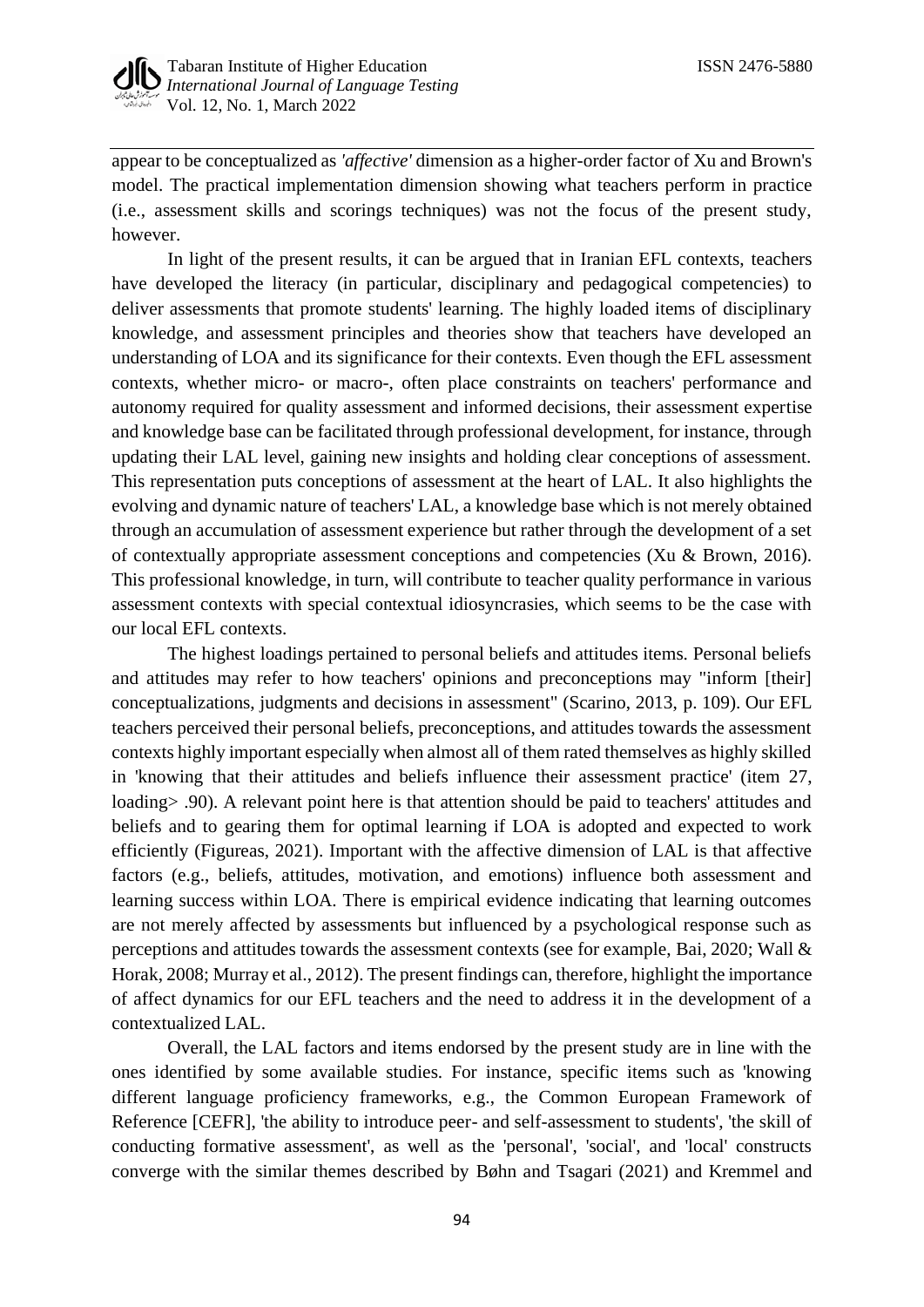Harding's (2020) studies. The findings support the conception that translating assessment policies and principles into the realities of classroom practices requires language teachers' awareness and recognition of their own conceptions of assessment, specifically their literacy levels. The LAL model developed and confirmed in this study help meet this requirement. The scale, with its distinctive factors/constructs, contributes both to the conceptualization and consideration of LAL as a situated and dynamic knowledge system our EFL teachers constantly need to improve and use as a resourceful base to inform their LOA practices. In this way, classroom teachers, as assessment practitioners, can reach advanced literacy at the procedural level to extend their knowledge beyond ordinary concepts to include social, epistemological, and affective dimensions (Pill & Harding, 2013).

Since language teachers' assessment crafts build on their existing conceptualizations of assessment, self-interrogating their conceptions of assessment, in particular their personal conception of LOA, offers opportunities to reflect over their assessment practices, make subsequent changes in the interest of student learning, communicate accurate and accountable results to the stakeholders, and advance their LAL in practice (Inbar-Lourie, 2013; Pill & Harding, 2013; Stoynoff & Chapelle, 2005; Xu and Brown, 2016). In other words, teachers' awareness and recognition of their own conceptions of assessment (i.e., both emotionally and conceptually) can empower them with autonomy and ownership of assessment practices. Despite these opportunities and resources, many teachers are often involved in making assessment decisions without sufficient conceptual and contextualized understanding of the nature and purposes of assessment (DeLuca & Klinger, 2010; Lam, 2015; Popham, 2009). Regarding the case with EFL teachers, for instance, research shows that they need to contextually apply their LAL theoretical, technical, epistemological, and disciplinary knowledge to their classroom practices (e. g., Fulcher, 2012) so they need to acquire such knowledge base, whether via in-service or pre-service training and workshops. Taken this view, the present study focused on the development and validation of a contextualized self-scrutiny or self-assessment LAL survey focusing on local EFL teachers' conceptions of LAL and its dimensions. As a prerequisite, therefore, teachers need to be aware of their own LAL level and improve it as a resourceful base to inform their assessment practices.

### **6. Conclusion**

Building on insights from LOA and the literature on teacher LAL, this study aimed to present what comprises Iranian EFL teachers' conceptions and understanding of language assessment, reflecting teachers' epistemological, affective, cognitive, and conceptual knowledge base. To do so, a contextualized grid was initially developed, checked for its components and items, and finally empirically factor analyzed through both EFA and CFA processes, reducing the whole items down into five distinct components EFL teachers need to possess. The findings are in line with Xu and Brown (2016) in that teachers' conceptions and emotions about assessment approaches and paradigms (e.g., traditional testing paradigm vs. LOA) reveal a better understanding of teachers as both professionals and individuals, and that there is a pressing need for these individuals to get professionally developed and improve their LAL levels.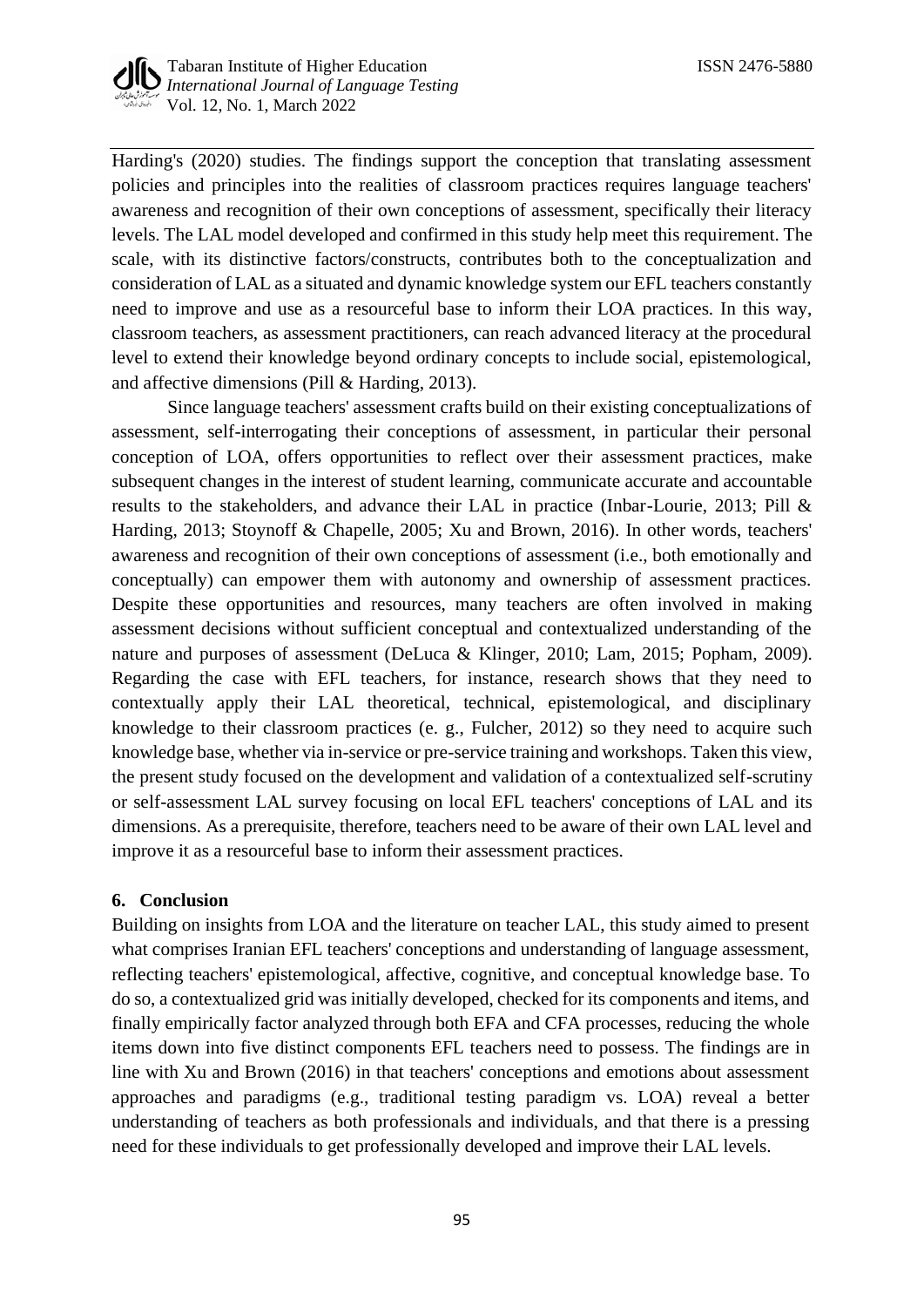

Overall, the findings bring EFL teachers' assessment literacy to the foreground, and draw much attention to the importance of teachers' personal conceptualization and emotions for the formation of their crafts and expertise in language assessment. Taking effective actions for enhancing students' learning, empowering them and achieving the intended learning goals, therefore, heavily relies on teachers' reconceptualization of LAL dimensions or competencies. Given the LOA purposes, a language assessment literate EFL teacher can employ different kinds of assessment competencies, such as the ones confirmed in this study, and use various assessment evidence to achieve measurably better EFL learning. This implies that EFL teachers' inadequate levels of assessment conceptions and emotions challenge their ability to assess and enhance their students' learning effectively, in practice.

The findings have various implications for the field. First, the present instrument can be used as an operationalized model for exploring 'teacher LAL in terms of 'conceptions of assessment concepts, principles, and disciplinary knowledge' as well as 'epistemological views', and 'emotions, beliefs, and attitudes towards assessments or assessment contexts'. Secondly, each of these distinctive but relevant components of the instrument can be used as a point for research across different contexts. For instance, when the prevailing views of language assessment in Iran (i.e., assessment for learning culture in some EFL contexts vs. exam-oriented culture in many others, especially public schools, see Authors, 2020) are concerned, finding from LAL studies can help explore the extent to which the LAL individual components or the whole components need to be contextualized in this particular L2 context. Thirdly, the results can be used in teacher training programs to (a) enhance EFL teachers' LAL, and (b) explore how such an assessment training can change them into a more assessment literate or, as acknowledged by DeLuca et al. (2013), a more learning facilitator.

The study suffered from some limitations, however. First, since the data were gathered during the Covid-19 pandemic (at the time of schools and institutes closures) we could obtain the survey responses only from 213 EFL teachers. A more representative EFL sample is required for scale development and validation like the one discussed here. Second, there might be some LAL items or categories that were not included in the survey items. This raises the need for using the experience of more researchers and scholars in the field. In another study recently done by the present authors (forthcoming), they developed LAL practical skills of Iranian teachers. These components together with the ones highlighted in the present study can be used together in a more inclusive contextualized model for local EFL teachers of the country. This could be done by future research.

### **Acknowledgments**

The authors would like to thank all the teachers who participated in the study.

### **Declaration of Conflicting Interests**

The author(s) declared no potential conflicts of interest with respect to the research, authorship, and/or publication of this article.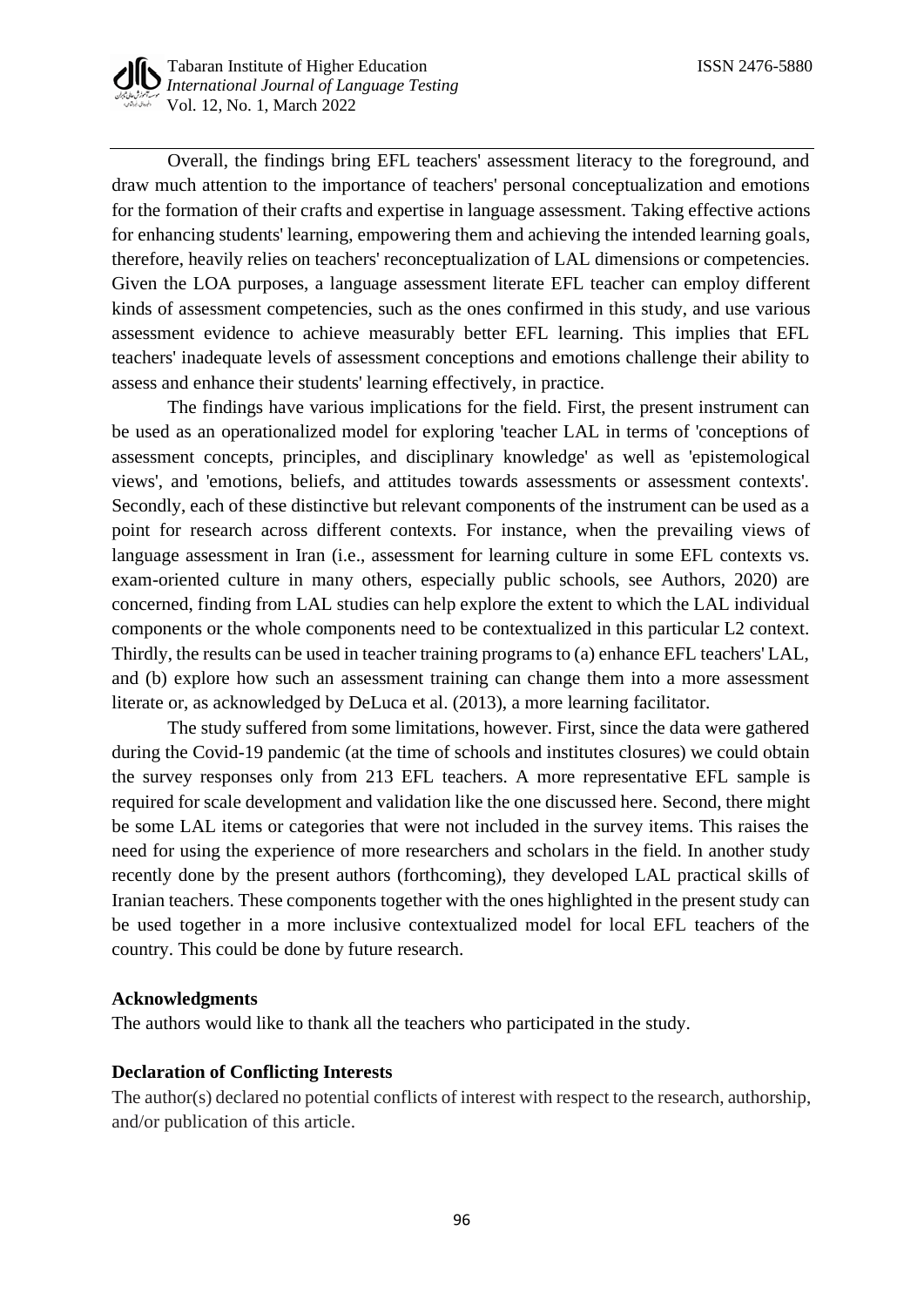## **References**

- Bai, Y. (2020). The relationship of test takers' learning motivation, attitudes towards the actual test use and test performance of the College English Test in China. *Language Testing in Asia, 10*(10), 1-18.
- Barnes, N., Fives, H., & Dacey, C. M. (2015). Teachers' beliefs about assessment. In H. Fives, & M. G. Gill (Eds.), *International handbook of research on teacher beliefs* (pp. 284-300). New York: Routledge*.*
- Bøhn, H., & Tsagari, D. (2021). Teacher educators' conceptions of language assessment literacy in Norway. *Journal of Language Teaching and Research, 12*(2), 222-233.
- Boyles, P. (2005). Assessment literacy. In *M. Rosenbusch (Ed.), National Assessment Summit Papers* (pp. 1-15). IA: Iowa State University.<https://doi:10.1.1.883.1970>
- Brown, G. T. L. (2008). Assessment literacy training and teachers' conceptions of assessment. In C., Rubie-Davies, & C., Rawlinson (Eds.), *Challenging thinking about teaching and learning* (pp. 285-302). New York: Nova Science.
- Carless, D. (2015). *Excellence in university assessment: Learning from award-winning practice*. London: Routledge
- Davies, A. (2008). *Assessing academic English: Testing English proficiency 1950-1989: The IELTS solution*. Cambridge, England: Cambridge University Press and Cambridge ESOL.
- Deluca, C., & Klinger, D. (2010). Assessment literacy development: Identifying gaps in teacher candidates' learning. *Assessment in education: Principles, Policies and Practice, 17*(4), 419-438.
- DeLuca, C., Chavez, T., & Cao, C. (2013). Establishing a foundation for valid teacher judgement on student learning: The role of pre-service assessment education. *Assessment in Education: Principles, Policy & Practice, 20*(1), 107-126.
- Figureas, N. (2021). Success in Language Learning: What Role Can Language Assessment Play. In A., Gebril (Ed.), *Learning Oriented Language Assessment: Putting theory into practice* (pp. 69-84). New York: Routledge.
- Fulcher, G. (2012). Assessment literacy for the language classroom. *Language Assessment Quarterly, 9*(2), 113–132.
- Fulcher, G. (2017). The practice of language assessment. In E. Hinkel (Ed.), *Handbook of research in second language teaching and learning* (pp. 463-475). New York: Routledge.
- Fulcher, G. (2021). Language Assessment Literacy in a Learning-Oriented Assessment Framework. In A. Gebril (Ed.), *Learning Oriented Language Assessment: Putting theory into practice* (pp. 34-48). New York: Routledge.
- Gebril, A. (2021). Nationwide Assessment Reform in Egypt: Challenges and Potentials of Learning-Oriented Assessment in an Examinations-Based Instructional Setting. In A. Gebril (Ed.), *Learning Oriented Language Assessment: Putting theory into practice* (pp. 109-122). New York: Routledge.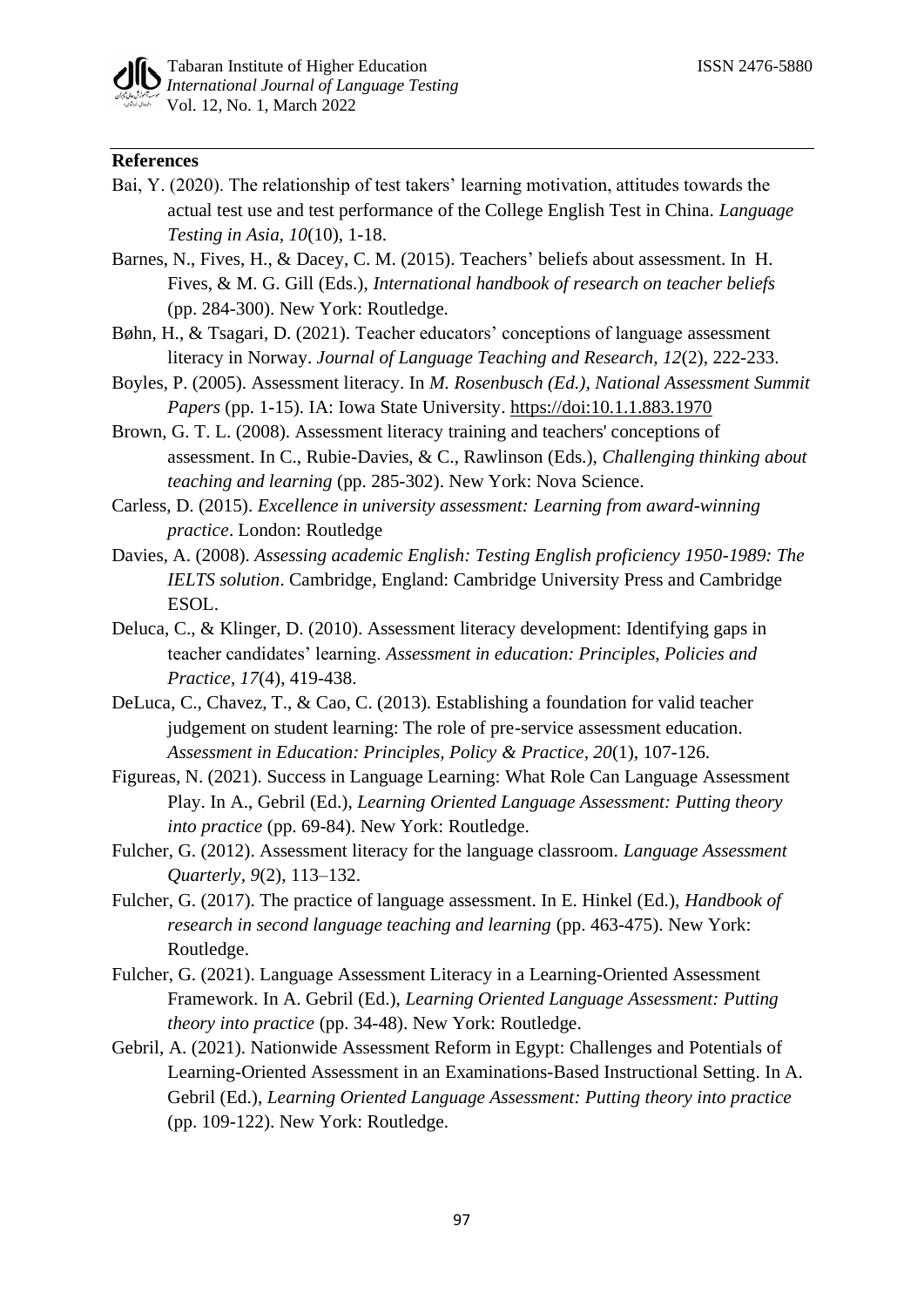- Giraldo, F. (2018). Language assessment literacy: Implications for language teachers. *Profile: Issues in Teachers' Professional Development, 20*(1), 179-195. <https://doi:10.15446/profile.v20n1.62089>
- Goldhaber, D., Lavery, L., & Theobald, R. (2015). Uneven playing field? Assessing the teacher quality gap between advantaged and disadvantaged students. *Educational researcher, 44*(5), 293-307.<https://doi:10.3102/0013189X15592622>
- Hamp-Lyons, L. (2017). Language assessment literacy for learning-oriented language assessment. *Papers in Language Testing and Assessment, 6*(1), 88-111.
- Hill, M. F., Cowie, B., Gilmore, A., & Smith, L. F. (2010). Preparing assessment-capable teachers: What should pre-service teachers know and be able to do? *Assessment Matters, 2*, 44-64.
- Inbar-Lourie, O. (2013). Constructing a language assessment knowledge base: A focus on language assessment courses. *Language Testing, 25*(3), 385-402.
- Joint Committee on Standards for Educational Evaluation (JCSEE). (2015). *The need for student evaluation standards*. Retrieved from [http://www.jcsee.org/ wpcontent/](http://www.jcsee.org/%20wpcontent/%20uploads/2009/09/SESNeed.pdf)  [uploads/2009/09/SESNeed.pdf](http://www.jcsee.org/%20wpcontent/%20uploads/2009/09/SESNeed.pdf)
- Kane, M. (2012). Validating score interpretations and uses. *Language Testing, 29*(1), 3-17.
- Kane, M. (2013). Validating the interpretations and uses of test scores. *Journal of Educational Measurement, 50*, 1-73.
- Kremmel, B., & Harding, L. (2020). Towards a Comprehensive, Empirical Model of Language Assessment Literacy across Stakeholder Groups: Developing the Language Assessment Literacy Survey. *Language Assessment Quarterly, 17*(1), 100-120.
- Lam, R. (2015). Language assessment training in Hong Kong: Implications for language assessment literacy. *Language Testing, 32*(2), 169-197. <https://doi:10.1177/0265532214554321>
- Latif, M. W. (2021). Exploring tertiary EFL practitioners' knowledge base components of assessment literacy: Implications for teacher professional development. *Language Testing in Asia, 11*(1), 1-22.<https://doi:10.1186/s40468-021-00130-9>
- Levy-Vered, A., & Alhija, F. N.-A. (2015). Modelling beginning teachers' assessment literacy: The contribution of training, self-efficacy, and conceptions of assessment. *Educational Research and Evaluation, 21*(6), 378-406.
- Liu, S., Xianxuan, X., & Stronge, J. S. (2016). Chinese Middle School Teachers' Preferences regarding Performance Evaluation Measures. *Educational Assessment, Evaluation and Accountability 28*(2), 161-177.<https://doi:10.1007/s11092-016-9237-x>
- Looney, A., Cumming, J., van Der Kleij, F., & Haris, K. (2017). Reconceptualizing the role of teachers as assessors: Teacher assessment identity. *Assessment in education: Principle, Policy & Practice, 25*(5), 442-467.
- McNamara, T. & Roever, C. (2006). *Language Testing: The social dimension.* Oxford: Blackwell Publishing.
- Malone, M. E. (2013). The essentials of assessment literacy: Contrasts between testers and users. *Language Testing, 30*(3), 329-344.<https://doi:10.1177/0265532213480129>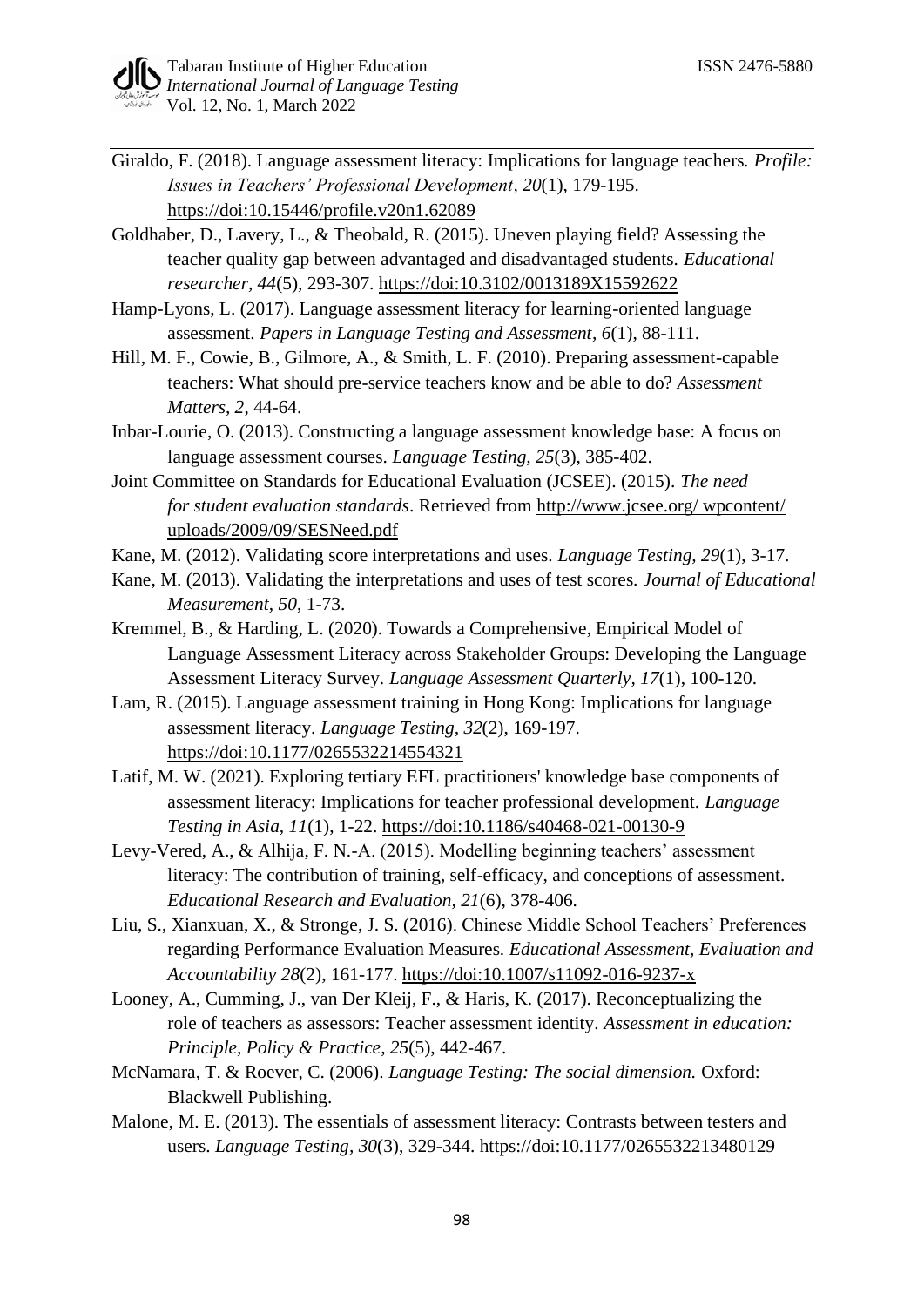- Murray, J., Riazi, M. & Cross, J. (2012). Test candidates' attitudes and their relationship to demographic and experiential variables: the case of overseas trained teachers in NSW, Australia. *Language Testing*, *29*(4), 577-595.
- Pallant, J. (2010). *SPSS Survival Manual: A step by step guide to data analysis using SPSS.* McGraw Hill.
- Pastore, S., & Andrade, H. (2019). Teacher assessment literacy: A three-dimensional model. *Teaching and Teacher Education, 84*(2), 128-138.
- Pill, J., & Harding, L. (2013). Defining the language assessment literacy gap: Evidence from a parliamentary inquiry. *Language Testing, 30*(3), 381-402. <https://doi:10.1177/0265532213480337>
- Popham, W. J. (2009). Assessment Literacy for Teachers: Faddish or Fundamental? *Theory Into Practice*, *48*, 4-11. https:/[/doi:10.1080/00405840802577536](https://doi.org/10.1080/00405840802577536)
- Popham, W. J. (2011). *Everything school leaders need to know about assessment*. Thousand Oaks: Corwin Press.
- Scarino, A. (2013). Language assessment literacy as self-awareness: Understanding the role of interpretation in assessment and in teacher learning. *Language Testing, 30*(3), 309-327. <https://doi:10.1177/0265532213480128>
- ShayesteFar, P. (2020). A Model of Interplay between Student English Achievement and the Joint Affective Factors in a High-stakes Test Change Context: Model Construction and Validity. *Educational Assessment, Evaluation and Accountability*, *23*(3), 335- 371. <https://doi:10.1007/s11092-020-09326-8>
- ShayesteFar, P., & Fazlali, F. (2020). [Raising the Stakes of High School Exit Exams: Students'](https://www.ijlt.ir/article_118015.html)  [Perspectives of their English Learning Motivation in a High-Stakes Test Change](https://www.ijlt.ir/article_118015.html)  [Context.](https://www.ijlt.ir/article_118015.html) *International Journal of Language Testing, 10(*2), 71-87. https://www.ijlt.ir/article\_118015
- Mohammadkhah, E., Kiany, G. H., Tajeddin, Z., & ShayesteFar, P. (2022*).* Language Teachers' Conceptions of Assessment Literacy Theories and Skills: A Contextualized Measure for the Ministry of Education Teachers in Iran. *Journal of Teaching Research Quarterly, X,* XX-XX.
- Stiggins, R. (1991). Assessment literacy. *The Phi Delta Kappan, 72,* 534-539.
- Stiggins, R. J. (1999). Assessment, student confidence, and school success. *The Phi Delta Kappan, 81*(3), 191-198.
- Stiggins, R. J., & Conklin, N. F. (1992). *In teachers' hands: Investigating the practices of classroom assessment*. Albany, New York: SUNY Press.
- Stoynoff, S., & Chapelle, C. A. (2005). *ESOL tests and testing*. Alexandria, VA: TESOL.
- Taylor, L. (2009). Developing assessment literacy. *Annual Review of Applied Linguistics, 29*, 21-39. https://doi: 10.1017/S0267190509090035
- Taylor, L. (2013). Communicating the theory, practice and principles of language testing to test stakeholders: Some reflections. *Language Testing, 30*(3), 403-412. <https://doi:10.1177/0265532213480338>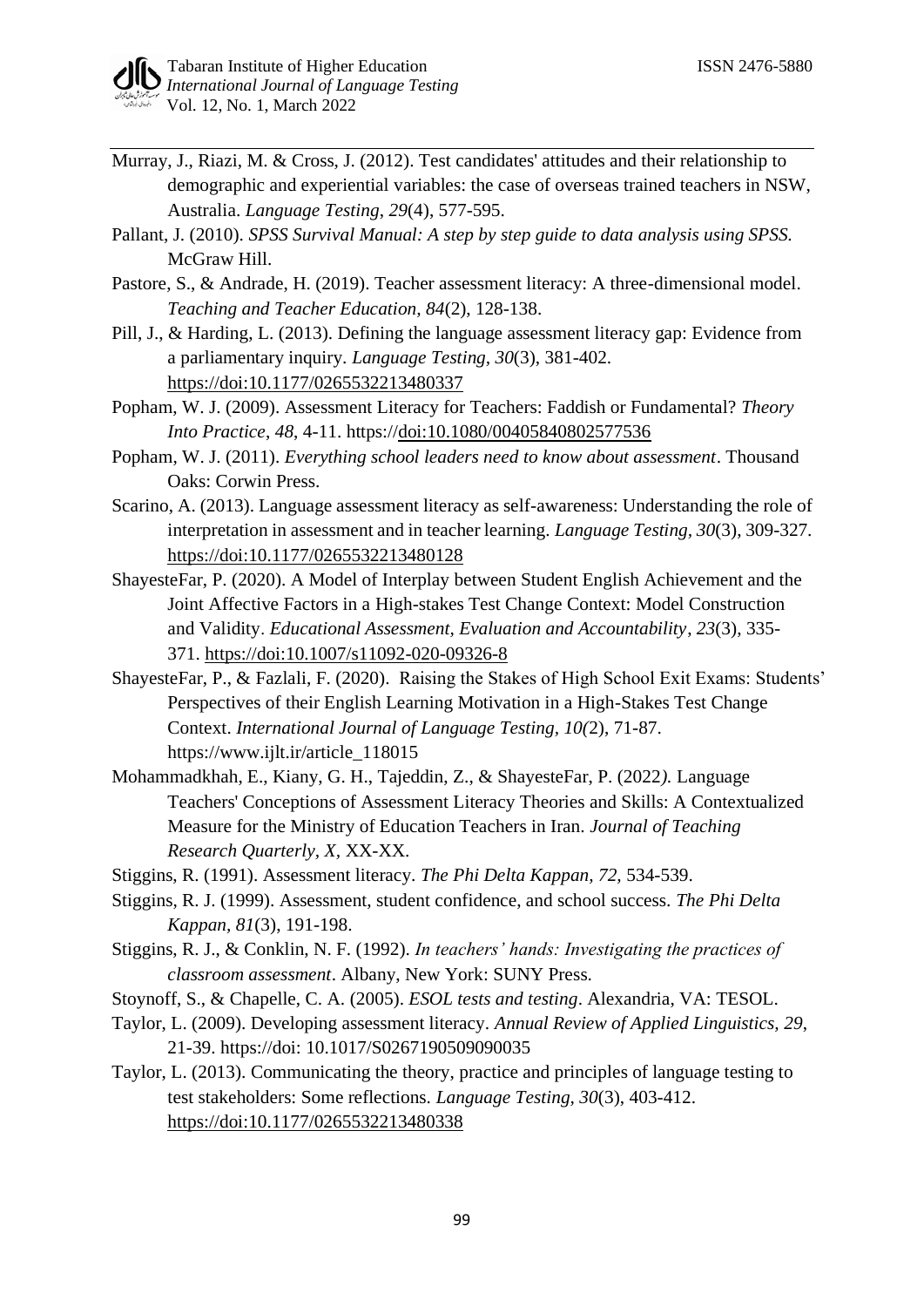- Tsagari, D., & Vogt, K. (2017). Assessment literacy of foreign language teachers around Europe: Research, challenges and future prospects. *Papers in Language Testing and Assessment, 6*(1), 41-63.<https://doi.org/10.1080/15434303.2014.960046>
- Vogt, K., & Tsagari, D. (2014). Assessment literacy of foreign language teachers: Findings of a European study. *Language Assessment Quarterly, 11*(4), 374-402. <https://doi:10.1080/15434303.2014.960046>
- Wall, D. & Horak, T. (2008). *The impact of changes in the TOFEL examination on teaching and learning in central and eastern Europe: phase 2, coping with change*. ETS, TOEFL.
- Watmani, R., Asadollahfam, H., & Behin, B. (2020). Demystifying Language Assessment Literacy among High School Teachers of English as a Foreign Language in Iran: Implications for Teacher Education Reforms. *International Journal of Language Testing, 10*(2), 129-144. [https://www.ijlt.ir/article\\_118025](https://www.ijlt.ir/article_118025)
- William, D. (2018). *Embedded formative assessment* (2nd ed.). Bloomington: Solution Tree Press.
- Xu, Y., & Brown, G. T. L. (2016). Teacher assessment literacy in practice: A reconceptualization. *Teaching and Teacher Education, 58*, 149-162.<https://doi:10.1016/j.tate.2016.05.010>

## **Appendix 1: Teacher Language Assessment Literacy (LAL) Scale**

(find the complete version in the link: *[https://docs.google.com/forms/d/e/1FAIpQLSfEo5oWy0RTKK\\_nYrJSX6CBI0ZWBiBOYEMR](https://docs.google.com/forms/d/e/1FAIpQLSfEo5oWy0RTKK_nYrJSX6CBI0ZWBiBOYEMRqoGRCceAH4g/viewform?usp=sf_link) [qoGRCceAH4g/viewform?usp=sf\\_link](https://docs.google.com/forms/d/e/1FAIpQLSfEo5oWy0RTKK_nYrJSX6CBI0ZWBiBOYEMRqoGRCceAH4g/viewform?usp=sf_link)*

Dear colleague,

Please specify the extent you perceive you are skilled/competent in the assessment domains described by the following statements.

|   | Domains                                                   |            |          | <b>LAL</b> Level |         |
|---|-----------------------------------------------------------|------------|----------|------------------|---------|
|   | How skilled/competent you are in?                         |            |          |                  |         |
|   |                                                           | <b>Not</b> | Slightly | Skilled          | Highly  |
|   |                                                           | skilled    | Skilled  |                  | skilled |
|   |                                                           | at all     |          |                  |         |
|   |                                                           |            |          | 3                | 4       |
|   | 1 determining if a classroom language assessment aligns   |            |          |                  |         |
|   | with the policies of a national educational system.       |            |          |                  |         |
| 2 | knowing how major language teaching approaches and        |            |          |                  |         |
|   | methods (e.g. CLT, TBLT) affect selection of language     |            |          |                  |         |
|   | assessment methods (e.g. dynamic assessment).             |            |          |                  |         |
|   | 3 knowing how major language learning theories and trends |            |          |                  |         |
|   | (e.g. Cognitivism, Socio-cultural theories, CLA, ) affect |            |          |                  |         |
|   | selection of assessments trends (e.g., Integrative, and   |            |          |                  |         |
|   | Functional-pragmatic trends).                             |            |          |                  |         |
|   |                                                           |            |          |                  |         |

## **(please choose one of the** *Not skilled at all=1***;** *slightly skilled=2***;** *skilled=3***;** *highly skilled=4***)**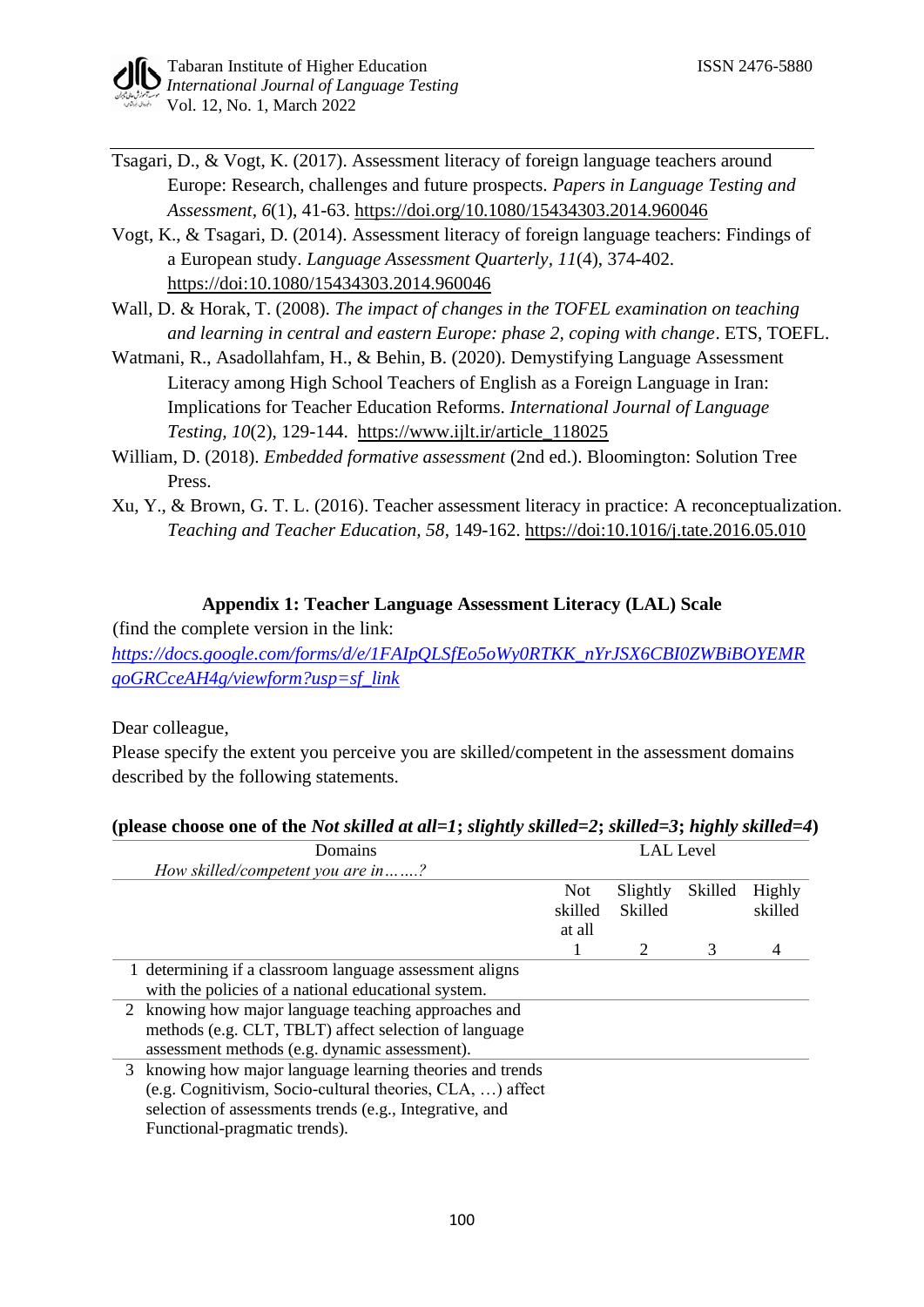

|                | 4 understanding if the local context of teaching might                                                     |
|----------------|------------------------------------------------------------------------------------------------------------|
|                | influence language assessment in my classes (e.g. when                                                     |
|                | group work is/not the norm in a local area).                                                               |
| 5 <sup>5</sup> | aligning assessment objectives (e.g., instructional/learning                                               |
|                | objectives) with national directives and policy documents                                                  |
|                | (e.g. Document of Educational Reform) during                                                               |
|                | specification and designing phases.<br>6 knowing how assessments can influence the design of a             |
|                | language course or curriculum.                                                                             |
| 7              | knowing the consequences of assessments on classroom                                                       |
|                | teaching, learning and materials.                                                                          |
| 8              | recognizing students' levels of language proficiency (e.g.                                                 |
|                | A1 to C2 reading, listening, writing, speaking levels)                                                     |
|                | according to standard frameworks (e.g. CEFR).                                                              |
| 9              | knowing the influence of social values (e.g.,                                                              |
|                | individualism) on language assessment practices (i.e.,                                                     |
|                | designing, implementing or using language assessment                                                       |
|                | tasks).                                                                                                    |
|                | 10 knowing different learning theories of linguistic                                                       |
|                | competence (e.g., Universal grammar, Functional                                                            |
|                | grammar).                                                                                                  |
|                | 11 knowing different forms of alternative assessments (e.g.                                                |
|                | collaborative tests, take-home tests, portfolios, ).                                                       |
|                | 12 how to provide useful feedback to improve students'                                                     |
|                | learning.                                                                                                  |
|                | 13 providing various types of feedback (e.g., metalinguistic,                                              |
|                | direct, indirect) based on students' performance on                                                        |
|                | assessments.                                                                                               |
|                | 14 knowing different student responses to assessment-related                                               |
|                | feedback (e.g. revision required, attention to correction                                                  |
|                | only).                                                                                                     |
|                | 15 providing students with a particular type of feedback                                                   |
|                | corresponding to their particular error types.<br>16 applying technology or digital assessment tools (e.g. |
|                | mobile apps, web-based-platforms) to give feedback to                                                      |
|                | students.                                                                                                  |
|                | 17 training my students how to self-assess their performance.                                              |
|                | 18 training my students how to peer-assess each other's'                                                   |
|                | performance.                                                                                               |
|                | 19 engaging my students in self-monitoring their learning by                                               |
|                | using assessment information.                                                                              |
|                | 20 knowing how to statistically evaluate language                                                          |
|                | assessments regarding their reliability or validity.                                                       |
|                | 21 identifying if an item on a test offends or unfairly                                                    |
|                | penalizes students simply because of race, gender, religion                                                |
|                | or socioeconomic status (i.e., assessment bias).                                                           |
|                | 22 maintaining equal assessment protocols for all the students                                             |
|                | involved (e.g., equal time, allocation, ).                                                                 |
|                | 23 providing individualized learning opportunities to meets                                                |
|                | students' different needs.                                                                                 |
|                | 24 knowing if assessment outcomes are used inappropriately                                                 |
|                | (e.g., unfair pass/fails and selection decisions).                                                         |